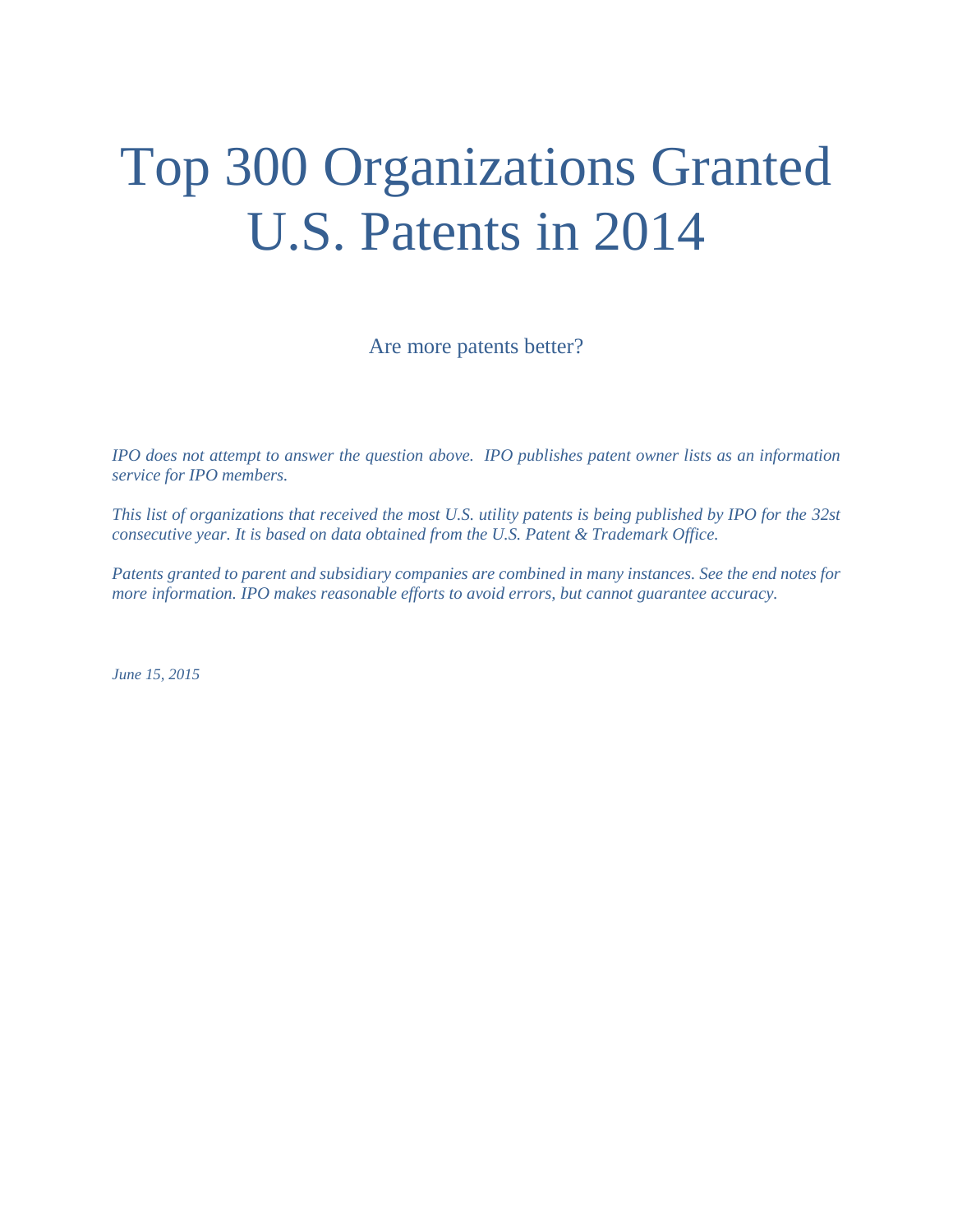Use care in interpreting the "percent change from 2013" column. The total number of patents granted by the USPTO in 2014 was 300,678, up 8 percent from 2013. The percent change for an individual organization could be affected by mergers, acquisitions, divestitures, different treatment of subsidiaries in 2013 and 2014, and many other factors.

| <b>Rank</b>  | <b>Organization</b>                                 | 2014<br><b>Patents</b> | <b>Percent</b><br><b>Change</b><br><b>From 2013</b> | <b>Rank</b> | <b>Organization</b>                           | 2014<br><b>Patents</b> | <b>Percent</b><br><b>Change</b><br><b>From 2013</b> |
|--------------|-----------------------------------------------------|------------------------|-----------------------------------------------------|-------------|-----------------------------------------------|------------------------|-----------------------------------------------------|
| $\mathbf{1}$ | <b>International Business Machines</b>              | 7,481                  | 10.2                                                | 39          | Honeywell International Inc.                  | 1,031                  | 7.3                                                 |
|              | Corp.                                               |                        |                                                     | 40          | <b>Robert Bosch GmbH</b>                      | 985                    | 11.4                                                |
| 2            | Samsung Electronics Co., Ltd.                       | 4,936                  | 6.1                                                 | 41          | United Technologies Corp.                     | 983                    | 69.5                                                |
| 3            | Canon K.K.                                          | 4,172                  | 6.5                                                 | 42          | Boston Scientific Corp.                       | 976                    | 8.0                                                 |
| 4            | Sony Corp.                                          | 3,214                  | $-3.1$                                              | 43          | Fujifilm Corp.                                | 925                    | 7.2                                                 |
| 5            | Microsoft Corp.                                     | 2,983                  | 6.0                                                 |             | Koninklijke Philips N.V.                      | 925                    | $-7.9$                                              |
| 6            | Google, Inc.                                        | 2,881                  | 31.6                                                | 45          | Boeing Co.                                    | 911                    | 14.2                                                |
| 7            | Toshiba Corp.                                       | 2,850                  | 6.4                                                 | 46          | Verizon                                       | 904                    | 35.3                                                |
| 8            | Qualcomm, Inc.                                      | 2,706                  | 24.0                                                | 47          | Oracle Corp.                                  | 882                    | 2.2                                                 |
| 9            | Panasonic Corp.                                     | 2,394                  | $-9.6$                                              | 48          | Huawei Technologies Co., Ltd.                 | 872                    | 27.3                                                |
| <b>10</b>    | General Electric Co.                                | 2,293                  | 9.9                                                 | 49          | Electronics and                               | 862                    | $-0.7$                                              |
| 11           | LG Electronics Inc.                                 | 2,119                  | $-32.0$                                             |             | <b>Telecommunications Research</b>            |                        |                                                     |
| 12           | Hitachi, Ltd.                                       | 2,030                  | $-15.4$                                             |             | Institute                                     |                        |                                                     |
| 13           | Apple, Inc.                                         | 2,003                  | 12.8                                                | 50          | Mitsubishi Denki K.K.                         | 833                    | 15.7                                                |
| 14           | Intel Corp.                                         | 1,965                  | 13.6                                                | 51          | Fuji Xerox Co., Ltd.                          | 831                    | 4.5                                                 |
| 15           | AT&T Corp.                                          | 1,896                  | 14.4                                                | 52          | Texas Instruments, Inc.                       | 830                    | 12.3                                                |
| 16           | Fujitsu Ltd.                                        | 1,812                  | 0.6                                                 | 53          | <b>EMC</b> Corp.                              | 817                    | 63.4                                                |
| 17           | Medtronic Inc.                                      | 1,716                  | 92.2                                                | 54          | Ford Global Technologies, LLC                 | 804                    | 12.6                                                |
| 18           | Seiko Epson Corp.                                   | 1,660                  | 11.6                                                | 55          | <b>Kyocera Document</b>                       | 802                    | 28.9                                                |
| 19           | Ricoh Co., Ltd.                                     | 1,634                  | 11.2                                                |             | Solutions Inc.                                |                        |                                                     |
| 20           | Hewlett-Packard Co.                                 | 1,631                  | 11.8                                                | 56          | <b>BASFSE</b>                                 | 752                    | 7.9                                                 |
| 21           | <b>Siemens AG</b>                                   | 1,630                  | $-10.8$                                             | 57          | STMicroelectronics, Inc.                      | 750                    | 2.3                                                 |
| 22           | Toyota Jidosha K.K.                                 | 1,567                  | 15.6                                                | 58          | Denso Corp.                                   | 744                    | 15.5                                                |
| 23           | Telefonaktiebolaget LM                              | 1,537                  | 33.8                                                | 59          | Amazon Technologies, Inc.                     | 741                    | 39.8                                                |
|              | Ericsson                                            |                        |                                                     | 60          | Western Digital Technologies,                 | 729                    | 16.6                                                |
| 24           | Samsung Display Co., Ltd.                           | 1,500                  | 19.1                                                |             | Inc.                                          |                        |                                                     |
| 25           | General Motors Corp.                                | 1,470                  | $-9.3$                                              | 61          | Airbus Operations S.A.S.                      | 717                    | 17.2                                                |
| 26           | <b>Taiwan Semiconductor</b>                         | 1,446                  | 55.0                                                | 62          | SK Hynix Inc.                                 | 710                    | 162.0                                               |
|              | Manufacturing Co., Ltd.                             |                        |                                                     | 63          | ZTE Corp.                                     | 705                    | 158.2                                               |
| 27           | <b>Blackberry Ltd.</b>                              | 1,328                  | 157.9                                               | 64          | <b>Alcatel Lucent</b>                         | 700                    | 8.0                                                 |
| 28           | NEC Corp.                                           | 1,272                  | 8.9                                                 | 65          | Marvell International Ltd.                    | 693                    | 7.9                                                 |
| 29           | <b>Broadcom Corp.</b>                               | 1,197                  | 10.5                                                | 66          | Schlumberger Technology Corp.                 | 685                    | $-0.6$                                              |
| 30           | <b>Semiconductor Energy Laboratory</b><br>Co., Ltd. | 1,177                  | 13.9                                                | 67          | Konica Minolta Business<br>Technologies, Inc. | 667                    | 43.1                                                |
| 31           | Brother Kogyo K.K.                                  | 1,142                  | 11.3                                                | 68          | Hon Hai Precision Ind. Co., Ltd.              | 665                    | $-33.8$                                             |
| 32           | Cisco Technology, Inc.                              | 1,127                  | 23.8                                                | 69          | <b>SAP SE</b>                                 | 662                    | 7.3                                                 |
| 33           | Johnson & Johnson                                   | 1,115                  | 0.7                                                 | 70          | <b>Infineon Technologies AG</b>               | 655                    | 57.8                                                |
| 34           | Xerox Corp.                                         | 1,105                  | $-5.0$                                              | 71          | Olympus Corp.                                 | 654                    | 2.2                                                 |
| 35           | Honda Motor Co., Ltd.                               | 1,099                  | 2.7                                                 | 72          | Nokia Corp.                                   | 635                    | 4.1                                                 |
| 36           | Sharp Corp.                                         | 1,082                  | $-2.8$                                              | 73          | Dow Chemical Co.                              | 627                    | 9.4                                                 |
| 37           | Micron Technology, Inc.                             | 1,067                  | $-16.6$                                             | 74          | LG Display Co., Ltd.                          | 618                    | new                                                 |
| 38           | <b>DuPont</b>                                       | 1,039                  | $-0.6$                                              | 75          | LSI Corp.                                     | 616                    | 54.4                                                |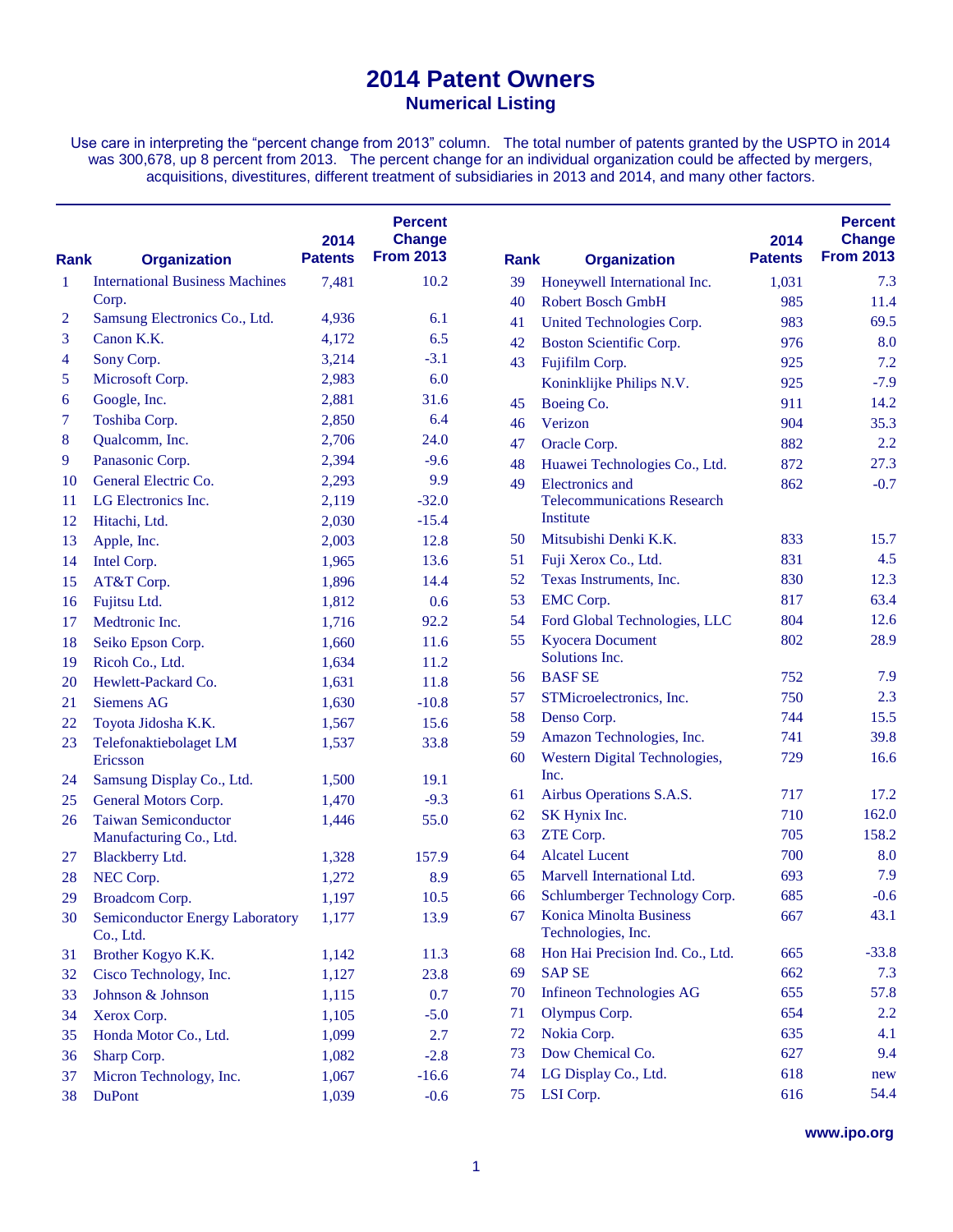|      | <b>Numerical Listing</b>                               | 2014           | <b>Percent</b><br><b>Change</b> |      |                                                 |
|------|--------------------------------------------------------|----------------|---------------------------------|------|-------------------------------------------------|
| Rank | <b>Organization</b>                                    | <b>Patents</b> | <b>From 2013</b>                | Rank | <b>Organization</b>                             |
| 76   | Hyundai Motor Co.                                      | 603            | 51.5                            |      | 116 Mitsubishi Heavy                            |
| 77   | Renesas Electronics Corp.                              | 590            | $-31.9$                         |      | Industries, Ltd.                                |
| 78   | Freescale Semiconductor, Inc.                          | 534            | 16.8                            |      | 117 Nike, Inc.                                  |
| 79   | Procter & Gamble Co.                                   | 525            | $-3.8$                          |      | 118 Marvell World Trade I                       |
| 80   | 3M Innovative Properties Co.                           | 517            | $-2.8$                          |      | 119 International Game Te                       |
| 81   | Samsung SDI Co., Ltd.                                  | 513            | 39.4                            |      | 120 Sumitomo Electric<br>Industries, Ltd.       |
| 82   | Symantec Corp.                                         | 498            | 6.6                             |      | 121 NTT Docomo, Inc.                            |
| 83   | Caterpillar Inc.                                       | 488            | 47.0                            |      | 122 Murata Manufacturing                        |
| 84   | Roche Holdings, Inc.                                   | 484            | 5.7                             |      | 123 Yahoo, Inc.                                 |
| 85   | Hong Fu Jin Precision Industry<br>(Shenzhen) Co., Ltd. | 480            | $-47.9$                         |      | 124 Sanofi                                      |
| 86   | Monsanto Technology, LLC                               | 478            | 11.9                            |      | 125 Merck Sharp & Dohm                          |
| 87   | Globalfoundries Inc.                                   | 471            | 86.2                            |      | 126 Red Hat, Inc.                               |
| 88   | <b>Sprint Communications Company</b><br>L.P.           | 469            | $-20.4$                         |      | 127 Juniper Networks, Inc.<br>128 Wistron Corp. |
| 89   | Applied Materials, Inc.                                | 462            | 9.2                             |      | 129 Empire Technology De                        |
| 90   | <b>Industrial Technology Research</b>                  | 455            | $-6.2$                          |      | <b>LLC</b>                                      |
|      | Institute, Taiwan                                      |                |                                 |      | 130 ASML Netherlands B.                         |
| 91   | University of California, The                          | 453            | 13.5                            |      | Dell Products, L.P.                             |
|      | <b>Regents of</b>                                      |                |                                 |      | 132 Emerson Electric                            |
| 92   | <b>Abbott Laboratories</b>                             | 437            | $-10.6$                         |      | Facebook, Inc.                                  |
| 93   | Shenzhen China Star                                    | 431            | 318.4                           |      | 134 Corning Inc.                                |
|      | Optoelectronics Technology Co.,<br>Ltd.                |                |                                 |      | 135 Massachusetts Institute<br>Technology       |
| 94   | <b>Halliburton Energy</b><br>Services, Inc.            | 430            | 8.9                             |      | Schaeffler Technologie<br>Co. KG                |
| 95   | Adobe Systems, Inc.                                    | 427            | 23.8                            |      | 137 Avaya Inc.                                  |
| 96   | Baker Hughes Inc.                                      | 422            | 14.7                            |      | 138 Bridgestone Corp.                           |
| 97   | Commissariat a l'Energie                               | 408            | 32.0                            |      | <b>Lockheed Martin Corp</b>                     |
|      | Atomique                                               |                |                                 |      | <b>United Microelectronic</b>                   |
| 98   | Samsung Electro-Mechanics Co.,                         | 406            | 18.4                            |      | 141 Nitto Denko Corp.                           |
|      | Ltd.                                                   |                |                                 |      | 142 Fujitsu Semiconductor                       |
| 99   | LG Innotek Co., Ltd.                                   | 401            | new                             |      | 143 Futurewei Technologie                       |
|      | 100 Seagate Technology, LLC                            | 398            | 30.9                            |      | 144 Sandisk Technologies                        |
|      | 101 Eastman Kodak Co.                                  | 391            | $-1.0$                          |      | 145 Saint-Gobain                                |
|      | 102 NXP B.V.                                           | 390            | 10.8                            |      | 146 Mediatek Inc.                               |
|      | 103 Raytheon Co.                                       | 382            | $-4.5$                          |      | 147 Novartis AG                                 |
|      | 104 LG Chem, Ltd.                                      | 380            | new                             |      | 148 Nissan Motor Co., Ltd                       |
|      | 105 Tokyo Electron Ltd.                                | 378            | $-4.8$                          |      | 149 Ebay Inc.                                   |
|      | 106 AU Optronics Corp.                                 | 372            | $-2.6$                          |      | 150 InterDigital Technolog                      |
|      | 107 Japan Display Inc.                                 | 368            | new                             |      | Yazaki Corp.                                    |
|      | 108 ExxonMobil Corp.                                   | 367            | $-4.2$                          |      | 152 Bank of America Corp                        |
|      | 109 United States of America, Navy                     | 364            | $-8.8$                          |      | 153 Tsinghua University                         |
|      | 110 ABB Technology AG                                  | 355            | 179.5                           |      | 154 Invention Science Fun                       |
|      | 111 Thomson Licensing S.A.                             | 350            | $-4.6$                          |      | 155 Illinois Tool Works In                      |
|      | 112 Nikon Corp.                                        | 347            | $-13.3$                         |      |                                                 |
|      | 113 Rolls-Royce PLC                                    | 346            | 30.6                            |      | 156 Casio Computer Co. L                        |
|      | 114 Nvidia Corp.                                       | 334            | 15.2                            |      | 157 HTC Corp.<br>158 Fraunhofer-Gesellscha      |
|      | 115 Altera Corp.                                       | 333            | 14.0                            |      | Foerderung Der Angey                            |

|      |                                                                                 |                | <b>Percent</b>   |
|------|---------------------------------------------------------------------------------|----------------|------------------|
|      |                                                                                 | 2014           | <b>Change</b>    |
| Rank | <b>Organization</b>                                                             | <b>Patents</b> | <b>From 2013</b> |
|      | 116 Mitsubishi Heavy                                                            | 321            | 1.9              |
|      | Industries, Ltd.                                                                |                |                  |
|      | 117 Nike, Inc.                                                                  | 319            | 16.8             |
|      | 118 Marvell World Trade Ltd.                                                    | 316            | 67.2             |
|      | 119 International Game Technology                                               | 315            | $-6.0$           |
|      | 120 Sumitomo Electric<br>Industries, Ltd.                                       | 307            | 25.3             |
|      | 121 NTT Docomo, Inc.                                                            | 306            | $-21.1$          |
|      | 122 Murata Manufacturing Co., Ltd.                                              | 299            | 5.7              |
|      | 123 Yahoo, Inc.                                                                 | 297            | $-4.8$           |
|      | 124 Sanofi                                                                      | 295            | 23.9             |
|      | 125 Merck Sharp & Dohme Corp.                                                   | 293            | 9.3              |
|      | 126 Red Hat, Inc.                                                               | 292            | 24.3             |
| 127  | Juniper Networks, Inc.                                                          | 291            | $-1.4$           |
|      | 128 Wistron Corp.                                                               | 288            | 134.1            |
|      | 129 Empire Technology Development<br><b>LLC</b>                                 | 287            | 57.7             |
|      | 130 ASML Netherlands B.V.                                                       | 280            | 37.3             |
|      | Dell Products, L.P.                                                             | 280            | 34.0             |
|      | 132 Emerson Electric                                                            | 279            | new              |
|      | Facebook, Inc.                                                                  | 279            | 119.7            |
|      | 134 Corning Inc.                                                                | 276            | $-22.5$          |
| 135  | Massachusetts Institute of                                                      | 275            | $-2.1$           |
|      | Technology                                                                      |                |                  |
|      | Schaeffler Technologies AG &<br>Co. KG                                          | 275            | 1.9              |
|      | 137 Avaya Inc.                                                                  | 264            | 10.0             |
|      | 138 Bridgestone Corp.                                                           | 263            | 35.6             |
|      | Lockheed Martin Corp.                                                           | 263            | $-20.8$          |
|      | United Microelectronics Corp.                                                   | 263            | 34.9             |
|      | 141 Nitto Denko Corp.                                                           | 260            | $-2.3$           |
|      | 142 Fujitsu Semiconductor Ltd.                                                  | 259            | $-23.8$          |
|      | 143 Futurewei Technologies, Inc.                                                | 258            | 64.3             |
|      | 144 Sandisk Technologies Inc.                                                   | 251            | 34.9             |
|      | 145 Saint-Gobain                                                                | 250            | 10.1             |
|      | 146 Mediatek Inc.                                                               | 246            | 16.0             |
|      | 147 Novartis AG                                                                 | 243            | $-15.3$          |
|      | 148 Nissan Motor Co., Ltd.                                                      | 238            | $-9.5$           |
|      | 149 Ebay Inc.                                                                   | 236            | 15.1             |
|      | 150 InterDigital Technology Corp.                                               | 233            | 26.6             |
|      | Yazaki Corp.                                                                    | 233            | 51.3             |
|      | 152 Bank of America Corp.                                                       | 232            | $-11.5$          |
|      | 153 Tsinghua University                                                         | 230            | 19.2             |
|      | 154 Invention Science Fund I, LLC                                               | 228            | $-9.5$           |
|      | 155 Illinois Tool Works Inc.                                                    | 226            | $-10.7$          |
|      | 156 Casio Computer Co. Ltd.                                                     | 225            | $-3.8$           |
|      | 157 HTC Corp.                                                                   | 219            | 41.3             |
|      | 158 Fraunhofer-Gesellschaft Zur<br>Foerderung Der Angewandten<br>Forschung E.V. | 218            | 20.4             |

**www.ipo.org**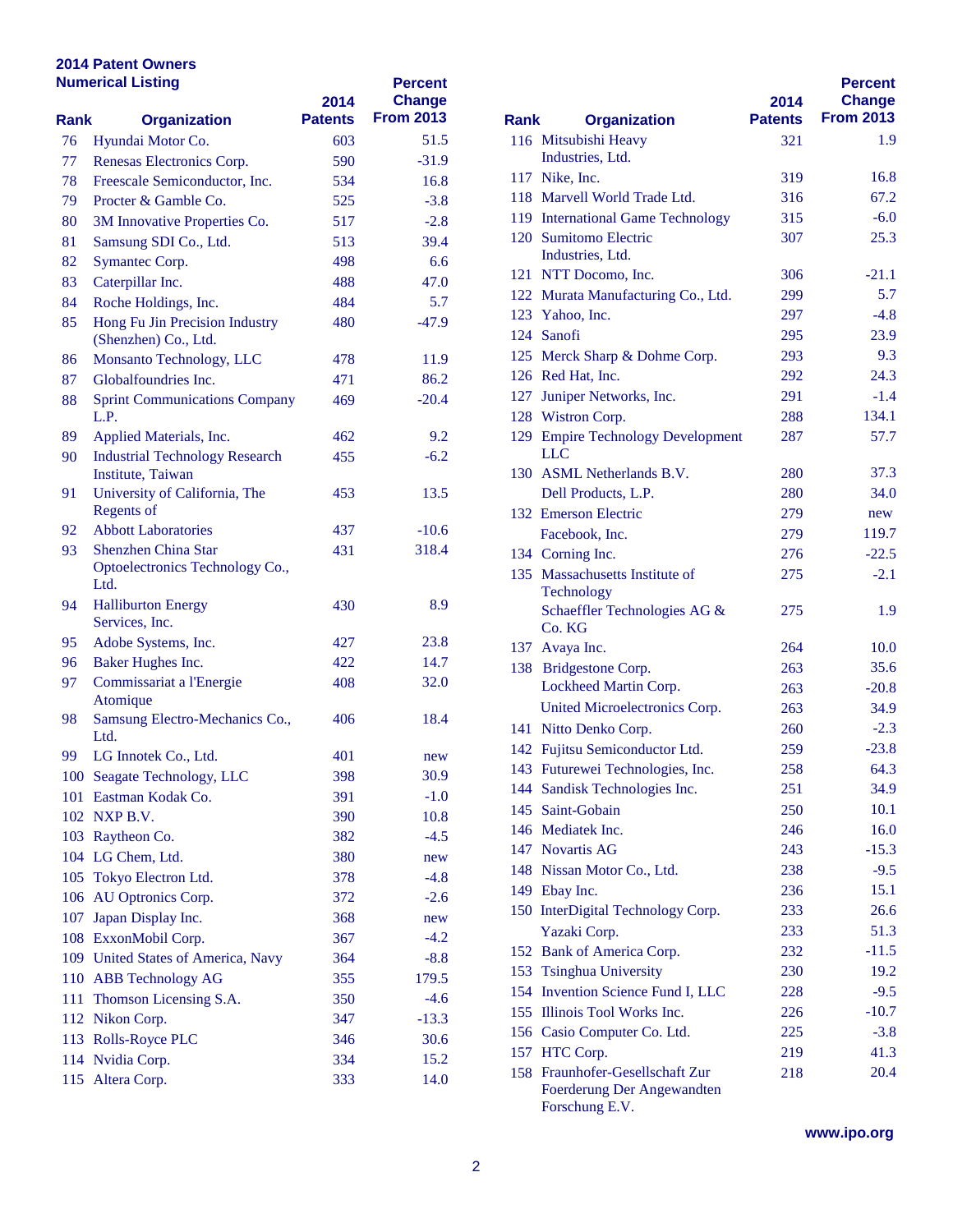|      | <b>Numerical Listing</b>             | 2014           | <b>Percent</b><br><b>Change</b> |             |                                         |
|------|--------------------------------------|----------------|---------------------------------|-------------|-----------------------------------------|
| Rank | <b>Organization</b>                  | <b>Patents</b> | <b>From 2013</b>                | <b>Rank</b> | <b>Organization</b>                     |
|      | 159 Advanced Micro Devices, Inc.     | 217            | $-3.1$                          |             | 202 L'Oreal S.A.                        |
|      | 160 Intermolecular Inc.              | 215            | 66.7                            |             | ZF Friedrichshafen, A                   |
|      | Shin Etsu Chemical Co., Ltd.         | 215            | 25.0                            |             | 204 Rockwell Collins, Inc.              |
|      | 162 Cree, Inc.                       | 214            | 20.2                            |             | 205 BAE Systems Informa                 |
|      | Deere $&Co.$                         | 214            | $-8.2$                          |             | <b>Electronic Systems Int</b>           |
|      | 164 Disney Enterprises, Inc.         | 212            | 54.7                            |             | Inc.                                    |
|      | 165 Shell Oil Co.                    | 210            | 11.1                            |             | 206 Chevron U.S.A. Inc.                 |
|      | 166 Tessera, Inc.                    | 206            | 15.7                            |             | 207 Semiconductor Compo                 |
|      | 167 Nintendo Co., Ltd.               | 203            | 34.4                            |             | Industries, LLC<br>208 Aisin Seiki K.K. |
|      | 168 Rohm Co., Ltd.                   | 197            | 5.9                             |             |                                         |
|      | 169 Analog Devices, Inc.             | 195            | 1.0                             |             | LAM Research Corp.                      |
|      | 170 Jtekt Corp.                      | 194            | 22.8                            |             | 210 Sanyo Electric Co., Ltd             |
|      | NetApp, Inc.                         | 194            | 6.6                             |             | 211 Stanley Black & Deck                |
|      | Stats Chippac Ltd.                   | 194            | $-21.5$                         |             | <b>Tyco Electronics Corp</b>            |
|      | 173 Synopsys Inc.                    | 193            | 12.2                            |             | 213 United States of Amer               |
|      | 174 Cook Medical                     | 192            | 12.9                            |             | 214 Becton, Dickinson and               |
|      | <b>Technologies LLC</b>              |                |                                 |             | Motorola Solutions, In                  |
|      | 175 Hynix Semiconductor Inc.         | 191            | $-61.0$                         |             | 216 Fuji Electric Co., Ltd.             |
|      | 176 Sumitomo Chemical Co., Ltd.      | 190            | 8.6                             |             | Wisconsin Alumni Re:                    |
|      | 177 Citrix Systems, Inc.             | 187            | 49.6                            |             | Foundation                              |
|      | 178 Boehringer Ingelheim             | 186            | 38.8                            |             | 218 Eaton Corp.                         |
|      | <b>International GmbH</b>            |                |                                 |             | <b>Celanese International</b>           |
|      | 179 Okidata Corp.                    | 185            | 2.2                             |             | <b>Koch Industries</b>                  |
|      | 180 Allergan, Inc.                   | 183            | $-6.6$                          |             | 221 Nokia Siemens Netwo                 |
|      | 181 Stanford University              | 182            | 7.1                             |             | 222 Nestec, S.A.                        |
|      | 182 Macronix International Co., Ltd. | 180            | 13.9                            |             | <b>Osram Opto Semicond</b>              |
|      | Nuance Communications, Inc.          | 180            | 33.3                            |             | GmbH                                    |
|      | Whirlpool Corp.                      | 180            | $-4.8$                          |             | TDK Corp.                               |
|      | 185 Alstom Technology Ltd.           | 179            | 37.7                            |             | 225 Krones AG                           |
|      | <b>Thales</b>                        | 179            | $-20.8$                         |             | 226 Spansion LLC                        |
|      | 187 Cypress Semiconductor Corp.      | 178            | 14.8                            |             | 227 Johns Hopkins Univer                |
|      | 188 Merck Patent GmbH                | 177            | 14.2                            |             | Nippon Steel & Sumit                    |
|      | United States of America,            | 177            | 21.2                            |             | Corp.                                   |
|      | Department of Health & Human         |                |                                 |             | 229 CA Technologies                     |
|      | <b>Services</b>                      |                |                                 |             | Fu Tai Hua Industry (S                  |
|      | 190 Accenture Global Services Ltd.   | 175            | 10.8                            |             | Co., Ltd.                               |
|      | WMS Gaming, Inc.                     | 175            | $-7.4$                          |             | 231 Rockwell Automation                 |
|      | 192 Cadence Design Systems, Inc.     | 174            | $-2.2$                          |             | Technologies, Inc.                      |
|      | <b>University of Texas</b>           | 174            | 3.0                             |             | 232 MStar Semiconductor,                |
|      | 194 MathWorks                        | 173            | 54.5                            |             | 233 Evonik Degussa GmbI                 |
|      | Salesforce.com, Inc.                 | 173            | 36.2                            |             | Rambus, Inc.                            |
|      | 196 California Institute of          | 172            | 17.0                            |             | 235 Komatsu Ltd.                        |
|      | Technology                           |                |                                 |             | 236 Aisin Aw Co., Ltd.                  |
|      | Delta Electronics Inc.               | 172            | 52.2                            |             | 237 Bayer Cropscience AC                |
|      | Kimberly-Clark Worldwide, Inc.       | 172            | $-5.0$                          |             | Dolby Laboratories Li                   |
|      | Societe Nationale d'Etude et de      | 172            | 65.4                            |             | Corp.                                   |
|      | <b>Construction de Moteurs</b>       |                |                                 |             | 239 GlaxoSmithKline LLC                 |
|      | d'Aviation                           |                |                                 |             | Harris Corp.                            |
|      | 200 Stryker Corp.                    | 171            | $-0.6$                          |             | 241 PS4 Luxco S.A.R.L.                  |
|      | Xilinx, Inc.                         | 171            | $-14.9$                         |             | 242 Hoya Corp.                          |

| Rank | <b>Organization</b>                             | 2014<br><b>Patents</b> | <b>Percent</b><br><b>Change</b><br><b>From 2013</b> |
|------|-------------------------------------------------|------------------------|-----------------------------------------------------|
|      | 202 L'Oreal S.A.                                | 170                    | 18.9                                                |
|      | ZF Friedrichshafen, AG                          | 170                    | $-28.3$                                             |
|      | 204 Rockwell Collins, Inc.                      | 169                    | 23.4                                                |
|      | 205 BAE Systems Information and                 | 167                    | 14.4                                                |
|      | Electronic Systems Integration,<br>Inc.         |                        |                                                     |
|      | 206 Chevron U.S.A. Inc.                         | 165                    | 11.5                                                |
|      | 207 Semiconductor Components<br>Industries, LLC | 159                    | new                                                 |
|      | 208 Aisin Seiki K.K.                            | 158                    | 2.6                                                 |
|      | LAM Research Corp.                              | 158                    | 4.6                                                 |
|      | 210 Sanyo Electric Co., Ltd.                    | 157                    | $-53.0$                                             |
| 211  | Stanley Black & Decker, Inc.                    | 156                    | $-9.8$                                              |
|      | Tyco Electronics Corp.                          | 156                    | new                                                 |
|      | 213 United States of America, Army              | 155                    | 0.0                                                 |
|      | 214 Becton, Dickinson and Co.                   | 154                    | 7.7                                                 |
|      | Motorola Solutions, Inc.                        | 154                    | 0.7                                                 |
|      | 216 Fuji Electric Co., Ltd.                     | 153                    | $-15.0$                                             |
|      | Wisconsin Alumni Research<br>Foundation         | 153                    | $-4.4$                                              |
|      | 218 Eaton Corp.                                 | 147                    | $-8.7$                                              |
|      | Celanese International Corp.                    | 147                    | new                                                 |
|      | <b>Koch Industries</b>                          | 147                    | 41.3                                                |
|      | 221 Nokia Siemens Networks Oy                   | 145                    | 17.9                                                |
|      | 222 Nestec, S.A.                                | 144                    | 12.5                                                |
|      | <b>Osram Opto Semiconductors</b><br>GmbH        | 144                    | new                                                 |
|      | TDK Corp.                                       | 144                    | $-38.7$                                             |
|      | 225 Krones AG                                   | 143                    | 49.0                                                |
|      | 226 Spansion LLC                                | 141                    | 21.6                                                |
| 227  | <b>Johns Hopkins University</b>                 | 140                    | new                                                 |
|      | Nippon Steel & Sumitomo Metal<br>Corp.          | 140                    | 25.0                                                |
|      | 229 CA Technologies                             | 139                    | 4.5                                                 |
|      | Fu Tai Hua Industry (Shenzhen)<br>Co., Ltd.     | 139                    | 7.8                                                 |
|      | 231 Rockwell Automation<br>Technologies, Inc.   | 138                    | 9.5                                                 |
|      | 232 MStar Semiconductor, Inc.                   | 136                    | 20.4                                                |
|      | 233 Evonik Degussa GmbH                         | 135                    | 23.9                                                |
|      | Rambus, Inc.                                    | 135                    | $-16.1$                                             |
|      | 235 Komatsu Ltd.                                | 132                    | 38.9                                                |
|      | 236 Aisin Aw Co., Ltd.                          | 131                    | 1.6                                                 |
|      | 237 Bayer Cropscience AG                        | 129                    | 12.2                                                |
|      | <b>Dolby Laboratories Licensing</b><br>Corp.    | 129                    | 24.0                                                |
|      | 239 GlaxoSmithKline LLC                         | 128                    | $-0.8$                                              |
|      | Harris Corp.                                    | 128                    | $-5.9$                                              |
| 241  | PS4 Luxco S.A.R.L.                              | 126                    | new                                                 |
| 242  | Hoya Corp.                                      | 125                    | $-10.7$                                             |

**www.ipo.org**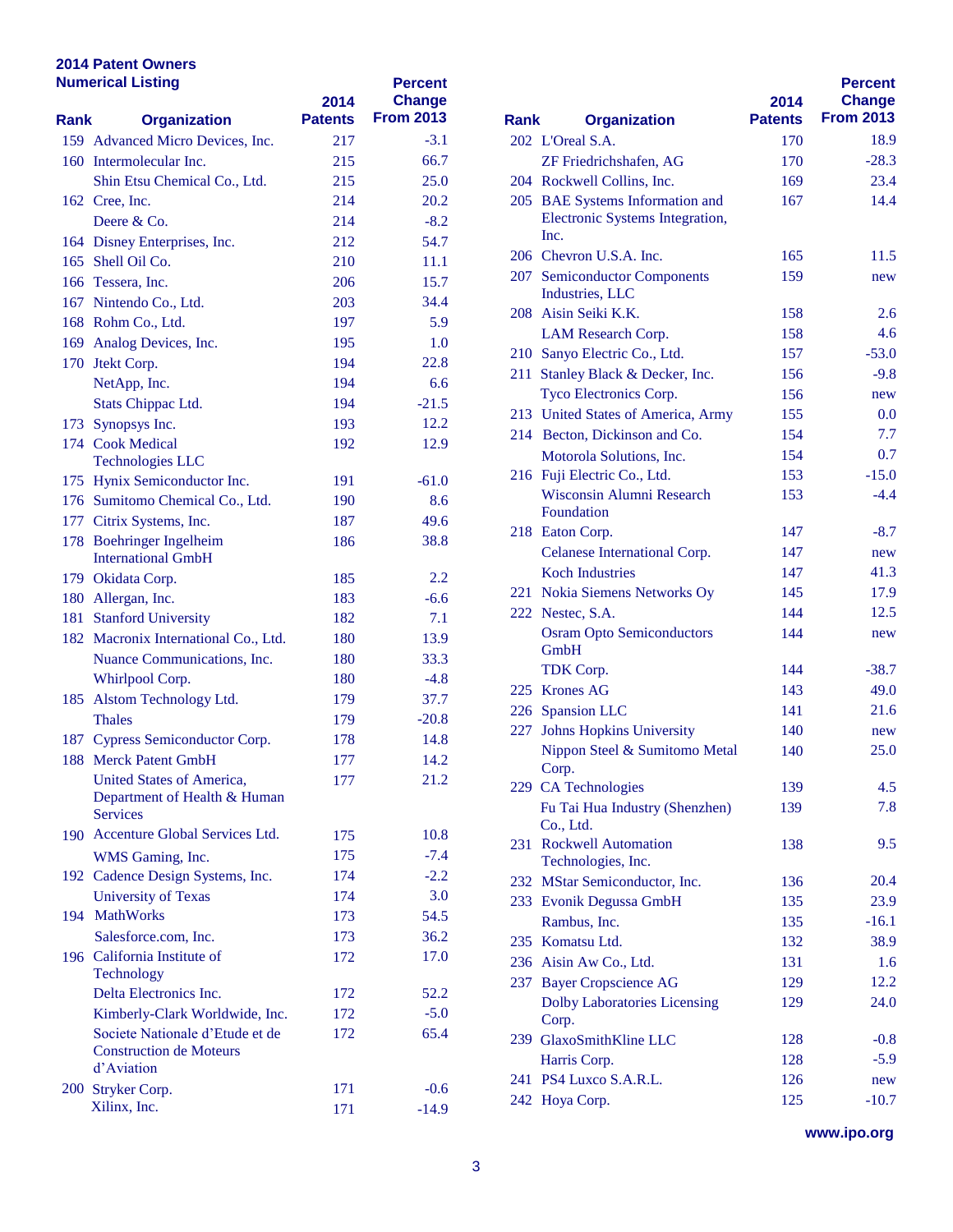|      | <b>Numerical Listing</b>                                | 2014<br><b>Patents</b> | <b>Percent</b><br><b>Change</b><br><b>From 2013</b> |             |                              |
|------|---------------------------------------------------------|------------------------|-----------------------------------------------------|-------------|------------------------------|
| Rank | <b>Organization</b>                                     |                        |                                                     | <b>Rank</b> | <b>Organization</b>          |
|      | 243 Air Liquide<br>Avago Technologies General IP        | 124<br>124             | $-13.3$<br>30.5                                     |             | NTN Corp.                    |
|      | (Singapore) Pte. Ltd.                                   |                        |                                                     |             | 283 Ibiden Co., Ltd.         |
|      | Colgate-Palmolive Co.                                   | 124                    | new                                                 | 284         | Amgen, Inc.                  |
|      | Intuit, Inc.                                            | 124                    | $-13.3$                                             |             | <b>Nielsen</b>               |
|      | Maxim Integrated Products, Inc.                         | 124                    | new                                                 |             | 286 Kawasaki Jukogyo K.l     |
|      | 248 AbbVie Inc.                                         | 123                    | new                                                 |             | <b>Rockstar Consortium I</b> |
|      | <b>NGK</b> Insulators Ltd.                              | 123                    | $-21.7$                                             |             | Smith & Nephew, Inc.         |
|      | Toyoda Gosei K.K.                                       | 123                    | 11.8                                                |             | 289 Bristol-Myers Squibb     |
|      | 251 Centre National de la Recherche                     | 122                    | 4.3                                                 |             | <b>Vertex Pharmaceutical</b> |
|      | Scientifique - CNRS                                     |                        |                                                     |             | Yamaha Motor Co., Lt         |
|      | Realtek Semiconductor Corp.                             | 122                    | $-7.6$                                              |             | 292 Agilent Technologies,    |
|      | Yamaha Corp.                                            | 122                    | $-6.9$                                              |             | ARM Ltd.                     |
|      | 254 Echostar Technologies LLC                           | 121                    | new                                                 |             | Funai Electric Co., Ltd      |
|      | KLA-Tencor Corp.                                        | 121                    | new                                                 |             | 295 Aktiebolaget SKF         |
|      | 256 Centurylink Intellectual Property                   | 119                    | 0.0                                                 |             | Shimadzu Corp.               |
|      | <b>LLC</b>                                              |                        |                                                     |             | <b>ST-Ericsson SA</b>        |
|      | Columbia University                                     | 119                    | 14.4                                                |             | 298 Makita Corp.             |
|      | Ecolab USA Inc.                                         | 119                    | new                                                 |             | Sandia Corp.                 |
|      | KAO Corp.                                               | 119                    | $-11.9$                                             |             | University of South Fl       |
|      | NGK Spark Plug Co., Ltd.                                | 119                    | 0.0                                                 |             |                              |
|      | <b>United Services Automobile</b>                       | 119                    | $-14.4$                                             |             |                              |
|      | Association (USAA)                                      |                        |                                                     |             |                              |
|      | Pfizer Inc.                                             | 119                    | 11.2                                                |             |                              |
|      | 263 University of Michigan                              | 118                    | 21.6                                                |             |                              |
|      | 264 Intuitive Surgical                                  | 117                    | new                                                 |             |                              |
|      | Operations, Inc.                                        |                        |                                                     |             |                              |
|      | 265 Acushnet Co.                                        | 116                    | 7.4                                                 |             |                              |
|      | <b>Bosch Siemens</b>                                    | 116                    | $-18.3$                                             |             |                              |
|      | Hausgerate GmbH                                         |                        |                                                     |             |                              |
|      | Cleversafe, Inc.                                        | 116                    | new                                                 |             |                              |
|      | 268 Johnson Controls                                    | 115                    | new                                                 |             |                              |
|      | Technology Co.                                          |                        |                                                     |             |                              |
|      | Seiko Instruments Inc.                                  | 115                    | $-28.6$                                             |             |                              |
|      | 270 DSM IP Assets B.V.                                  | 114                    | new                                                 |             |                              |
|      | Korea Institute of Science and                          | 114                    | new                                                 |             |                              |
|      | <b>Technology</b><br><b>Lawrence Livermore National</b> |                        |                                                     |             |                              |
|      | Security, LLC                                           | 114                    | new                                                 |             |                              |
|      | <b>National Tsing Hua University</b>                    | 114                    | new                                                 |             |                              |
|      | 274 Daikin Industries Ltd.                              | 113                    | $-11.7$                                             |             |                              |
|      | 275 Baxter International Inc.                           | 112                    | 2.8                                                 |             |                              |
|      | Hamamatsu Photonics K.K.                                | 112                    | 1.8                                                 |             |                              |
|      | United States of America,                               | 112                    |                                                     |             |                              |
|      | National Aeronautics and Space                          |                        | new                                                 |             |                              |
|      | Administration                                          |                        |                                                     |             |                              |
|      | Via Technologies, Inc.                                  | 112                    | 14.3                                                |             |                              |
|      | 279 Agency for Science, Technology                      | 111                    | new                                                 |             |                              |
|      | and Research                                            |                        |                                                     |             |                              |
|      | Atmel Corp.                                             | 111                    | 6.7                                                 |             |                              |
|      | Idemitsu Kosan Co. Ltd.                                 | 111                    | 1.8                                                 |             |                              |

| Rank | <b>Organization</b>              | 2014<br><b>Patents</b> | <b>Percent</b><br><b>Change</b><br><b>From 2013</b> |
|------|----------------------------------|------------------------|-----------------------------------------------------|
|      | NTN Corp.                        | 111                    | $-15.9$                                             |
| 283  | Ibiden Co., Ltd.                 | 110                    | $-8.3$                                              |
| 284  | Amgen, Inc.                      | 109                    | $-5.2$                                              |
|      | <b>Nielsen</b>                   | 109                    | new                                                 |
|      | 286 Kawasaki Jukogyo K.K.        | 108                    | new                                                 |
|      | <b>Rockstar Consortium US LP</b> | 108                    | new                                                 |
|      | Smith & Nephew, Inc.             | 108                    | new                                                 |
| 289. | Bristol-Myers Squibb Co.         | 107                    | $-17.7$                                             |
|      | Vertex Pharmaceuticals, Inc.     | 107                    | $-14.4$                                             |
|      | Yamaha Motor Co., Ltd.           | 107                    | 12.6                                                |
| 292  | Agilent Technologies, Inc.       | 106                    | 9.3                                                 |
|      | $ARM$ Ltd.                       | 106                    | $-15.9$                                             |
|      | Funai Electric Co., Ltd.         | 106                    | $-13.1$                                             |
| 295  | <b>Aktiebolaget SKF</b>          | 105                    | new                                                 |
|      | Shimadzu Corp.                   | 105                    | 4.0                                                 |
|      | <b>ST-Ericsson SA</b>            | 105                    | $-1.9$                                              |
| 298  | Makita Corp.                     | 104                    | new                                                 |
|      | Sandia Corp.                     | 104                    | 9.5                                                 |
|      | University of South Florida      | 104                    | 9.5                                                 |
|      |                                  |                        |                                                     |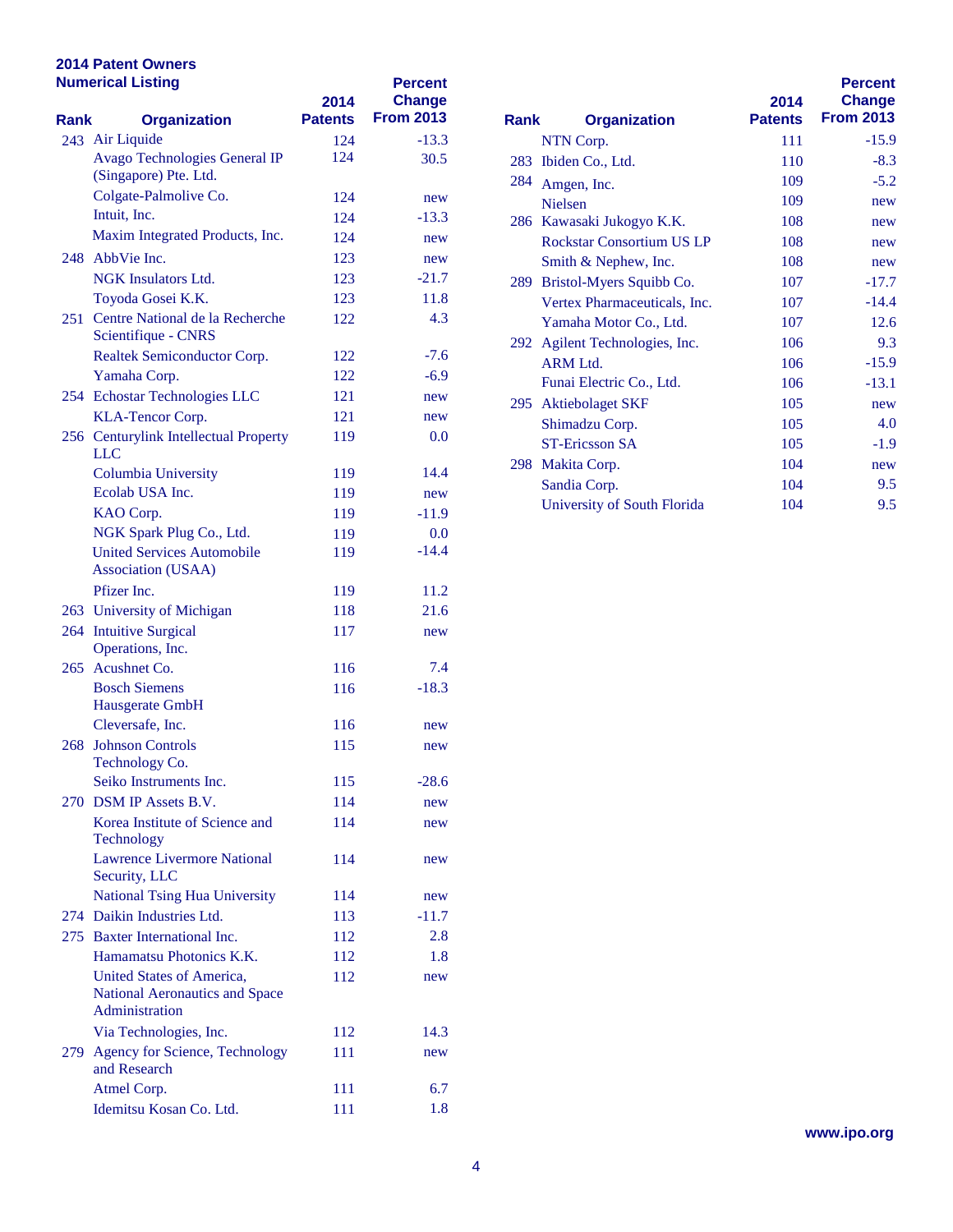## **2014 Patent Owners Alphabetical Listing**

Use care in interpreting the "percent change from 2013" column. The total number of utility patents granted by the USPTO in 2014 was 300,678, up 8.2 percent from 2013. The percent change for an individual organization might be affected by mergers, acquisitions, divestitures, different treatment of subsidiaries in 2013 and 2014, and other factors.

| Rank | <b>Organization</b>                     | 2014<br><b>Patents</b> | <b>Percent</b><br><b>Change</b><br><b>From 2013</b> | <b>Rank</b> | <b>Organization</b>                      | 2014<br><b>Patents</b> | <b>Percent</b><br><b>Change</b><br><b>From 2013</b> |
|------|-----------------------------------------|------------------------|-----------------------------------------------------|-------------|------------------------------------------|------------------------|-----------------------------------------------------|
| 80   | 3M Innovative Properties Co.            | 517                    | $-2.8$                                              | 214         | Becton, Dickinson and Co.                | 154                    | 7.7                                                 |
| 110  | <b>ABB</b> Technology AG                | 355                    | 179.5                                               | 27          | <b>Blackberry Ltd.</b>                   | 1,328                  | 157.9                                               |
| 92   | <b>Abbott Laboratories</b>              | 437                    | $-10.6$                                             | 178         | <b>Boehringer Ingelheim</b>              | 186                    | 38.8                                                |
| 248  | AbbVie Inc.                             | 123                    | new                                                 |             | <b>International GmbH</b>                |                        |                                                     |
| 190  | Accenture Global Services Ltd.          | 175                    | 10.8                                                | 45          | Boeing Co.                               | 911                    | 14.2                                                |
| 265  | Acushnet Co.                            | 116                    | 7.4                                                 | 265         | <b>Bosch Siemens</b>                     | 116                    | $-18.3$                                             |
| 95   | Adobe Systems, Inc.                     | 427                    | 23.8                                                |             | Hausgerate GmbH                          |                        |                                                     |
| 159  | Advanced Micro Devices, Inc.            | 217                    | $-3.1$                                              | 42          | <b>Boston Scientific Corp.</b>           | 976                    | 8.0                                                 |
| 279  | <b>Agency for Science, Technology</b>   | 111                    | new                                                 | 138         | Bridgestone Corp.                        | 263                    | 35.6                                                |
|      | and Research                            |                        |                                                     | 289         | Bristol-Myers Squibb Co.                 | 107                    | $-17.7$                                             |
| 292  | Agilent Technologies, Inc.              | 106                    | 9.3                                                 | 29          | Broadcom Corp.                           | 1,197                  | 10.5                                                |
| 243  | Air Liquide                             | 124                    | $-13.3$                                             | 31          | Brother Kogyo K.K.                       | 1,142                  | 11.3                                                |
| 61   | Airbus Operations S.A.S.                | 717                    | 17.2                                                | 229         | <b>CA Technologies</b>                   | 139                    | 4.5                                                 |
| 236  | Aisin Aw Co., Ltd.                      | 131                    | 1.6                                                 | 192         | Cadence Design Systems, Inc.             | 174                    | $-2.2$                                              |
| 208  | Aisin Seiki K.K.                        | 158                    | 2.6                                                 | 196         | California Institute of                  | 172                    | 17.0                                                |
| 295  | <b>Aktiebolaget SKF</b>                 | 105                    | new                                                 | 3           | Technology<br>Canon K.K.                 | 4,172                  | 6.5                                                 |
| 64   | <b>Alcatel Lucent</b>                   | 700                    | 8.0                                                 | 156         | Casio Computer Co. Ltd.                  | 225                    | $-3.8$                                              |
| 180  | Allergan, Inc.                          | 183                    | $-6.6$                                              | 83          | Caterpillar Inc.                         | 488                    | 47.0                                                |
| 185  | Alstom Technology Ltd.                  | 179                    | 37.7                                                | 218         | Celanese International Corp.             | 147                    | new                                                 |
| 115  | Altera Corp.                            | 333                    | 14.0                                                |             | Centre National de la Recherche          | 122                    | 4.3                                                 |
| 59   | Amazon Technologies, Inc.               | 741                    | 39.8                                                | 251         | Scientifique - CNRS                      |                        |                                                     |
| 284  | Amgen, Inc.                             | 109                    | $-5.2$                                              | 256         | <b>Centurylink Intellectual Property</b> | 119                    | 0.0                                                 |
| 169  | Analog Devices, Inc.                    | 195                    | 1.0                                                 |             | <b>LLC</b>                               |                        |                                                     |
| 13   | Apple, Inc.                             | 2,003                  | 12.8                                                | 206         | Chevron U.S.A. Inc.                      | 165                    | 11.5                                                |
| 89   | Applied Materials, Inc.                 | 462                    | 9.2                                                 | 32          | Cisco Technology, Inc.                   | 1,127                  | 23.8                                                |
| 292  | ARM Ltd.                                | 106                    | $-15.9$                                             | 177         | Citrix Systems, Inc.                     | 187                    | 49.6                                                |
| 130  | <b>ASML</b> Netherlands B.V.            | 280                    | 37.3                                                | 265         | Cleversafe, Inc.                         | 116                    | new                                                 |
| 15   | AT&T Corp.                              | 1,896                  | 14.4                                                | 243         | Colgate-Palmolive Co.                    | 124                    | new                                                 |
| 279  | Atmel Corp.                             | 111                    | 6.7                                                 | 256         | Columbia University                      | 119                    | 14.4                                                |
| 106  | AU Optronics Corp.                      | 372                    | $-2.6$                                              | 97          | Commissariat a l'Energie                 | 408                    | 32.0                                                |
| 243  | Avago Technologies General IP           | 124                    | 30.5                                                |             | Atomique                                 |                        |                                                     |
|      | (Singapore) Pte. Ltd.                   |                        |                                                     | 174         | <b>Cook Medical</b>                      | 192                    | 12.9                                                |
| 137  | Avaya Inc.                              | 264                    | 10.0                                                |             | <b>Technologies LLC</b>                  |                        |                                                     |
| 205  | <b>BAE Systems Information and</b>      | 167                    | 14.4                                                | 134         | Corning Inc.                             | 276                    | $-22.5$                                             |
|      | Electronic Systems Integration,<br>Inc. |                        |                                                     | 162         | Cree, Inc.                               | 214                    | 20.2                                                |
|      |                                         |                        |                                                     | 187         | Cypress Semiconductor Corp.              | 178                    | 14.8                                                |
| 96   | Baker Hughes Inc.                       | 422                    | 14.7                                                | 274         | Daikin Industries Ltd.                   | 113                    | $-11.7$                                             |
| 152  | Bank of America Corp.<br><b>BASF SE</b> | 232                    | $-11.5$                                             | 162         | Deere & Co.                              | 214                    | $-8.2$                                              |
| 56   |                                         | 752                    | 7.9                                                 | 130         | Dell Products, L.P.                      | 280                    | 34.0                                                |
| 275  | <b>Baxter International Inc.</b>        | 112                    | 2.8                                                 | 196         | Delta Electronics Inc.                   | 172                    | 52.2                                                |
| 237  | <b>Bayer Cropscience AG</b>             | 129                    | 12.2                                                | 58          | Denso Corp.                              | 744                    | 15.5                                                |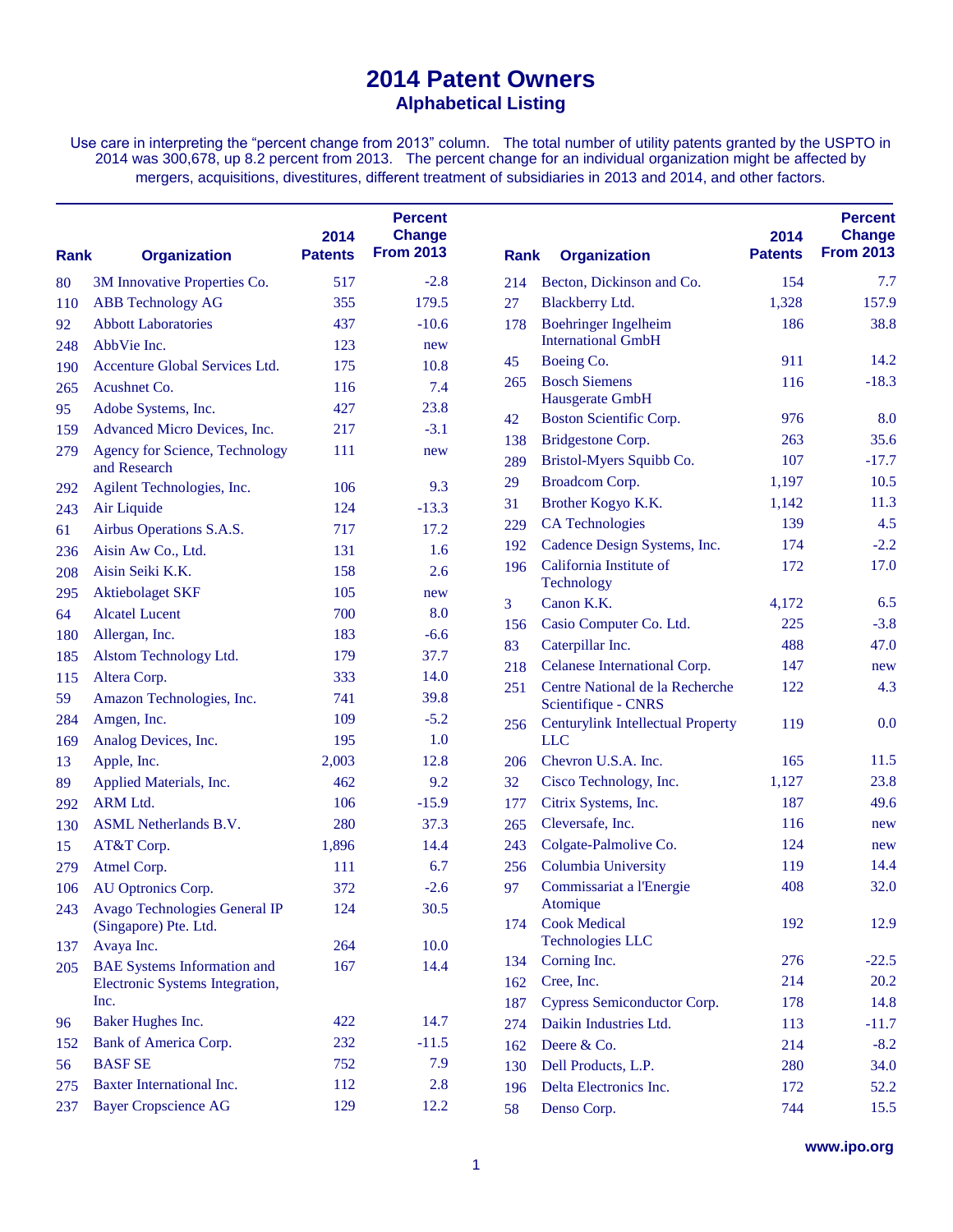#### **2014 Patent Owners Alphabetical Listing**

| <b>From 2013</b><br><b>Patents</b><br><b>Rank</b><br><b>Organization</b><br><b>Rank</b><br>54.7<br>85<br>164<br>Disney Enterprises, Inc.<br>212<br>(Shenzhen) Co., Ltd.<br><b>Dolby Laboratories Licensing</b><br>24.0<br>237<br>129<br>Hoya Corp.<br>242<br>Corp.<br>Dow Chemical Co.<br>627<br>9.4<br>HTC Corp.<br>73<br>157<br><b>DSM IP Assets B.V.</b><br>Huawei Technologies C<br>114<br>270<br>48<br>new<br>$-0.6$<br>Hynix Semiconductor In<br><b>DuPont</b><br>1,039<br>38<br>175<br>Eastman Kodak Co.<br>Hyundai Motor Co.<br>391<br>$-1.0$<br>76<br>101<br>Ibiden Co., Ltd.<br>147<br>$-8.7$<br>Eaton Corp.<br>218<br>283<br>Idemitsu Kosan Co. Ltd<br>Ebay Inc.<br>236<br>15.1<br>279<br>149<br>Echostar Technologies LLC<br>121<br>254<br>155<br>new<br>Ecolab USA Inc.<br>256<br>119<br>90<br>new<br>Institute, Taiwan<br>Electronics and<br>$-0.7$<br>49<br>862<br>Infineon Technologies A<br>70<br><b>Telecommunications Research</b><br>Institute<br>Intel Corp.<br>14<br><b>EMC</b> Corp.<br>817<br>63.4<br>53<br><b>InterDigital Technology</b><br>150<br>279<br><b>Emerson Electric</b><br>132<br>new<br>Intermolecular Inc.<br>160<br><b>Empire Technology Development</b><br>57.7<br>287<br>129<br><b>International Business N</b><br>1<br><b>LLC</b><br>Corp.<br>Evonik Degussa GmbH<br>135<br>23.9<br>233<br><b>International Game Tecl</b><br>119<br>$-4.2$<br>108<br>ExxonMobil Corp.<br>367<br>Intuit, Inc.<br>243<br>Facebook, Inc.<br>119.7<br>132<br>279<br><b>Intuitive Surgical</b><br>264<br>Operations, Inc.<br>12.6<br>Ford Global Technologies, LLC<br>54<br>804<br><b>Invention Science Fund</b><br>154<br>Fraunhofer-Gesellschaft Zur<br>218<br>20.4<br>158<br>Foerderung Der Angewandten<br>Japan Display Inc.<br>107<br>Forschung E.V.<br>227<br><b>Johns Hopkins Universi</b><br>Freescale Semiconductor, Inc.<br>16.8<br>534<br>78<br>Johnson & Johnson<br>33<br>Fu Tai Hua Industry (Shenzhen)<br>7.8<br>139<br>229<br><b>Johnson Controls</b><br>268<br>Co., Ltd.<br>Technology Co.<br>Fuji Electric Co., Ltd.<br>153<br>$-15.0$<br>216<br>Jtekt Corp.<br>170<br>Fuji Xerox Co., Ltd.<br>831<br>4.5<br>51<br>Juniper Networks, Inc.<br>127<br>7.2<br>Fujifilm Corp.<br>925<br>43<br>KAO Corp.<br>256<br>0.6<br>Fujitsu Ltd.<br>1,812<br>16<br>286 Kawasaki Jukogyo K.K.<br>Fujitsu Semiconductor Ltd.<br>259<br>$-23.8$<br>142<br>Kimberly-Clark Worldw<br>196<br>Funai Electric Co., Ltd.<br>$-13.1$<br>106<br>292<br>KLA-Tencor Corp.<br>254<br>Futurewei Technologies, Inc.<br>64.3<br>258<br>143<br><b>Koch Industries</b><br>218<br>9.9<br>General Electric Co.<br>2,293<br>10<br>Komatsu Ltd.<br>235<br>General Motors Corp.<br>$-9.3$<br>25<br>1,470<br><b>Konica Minolta Busines</b><br>67<br>GlaxoSmithKline LLC<br>$-0.8$<br>128<br>239<br>Technologies, Inc.<br>Globalfoundries Inc.<br>471<br>86.2<br>87<br>43<br>Google, Inc.<br>31.6<br>2,881<br>270<br>6<br>Technology<br><b>Halliburton Energy</b><br>430<br>8.9<br>94<br><b>Krones AG</b><br>Services, Inc.<br>225<br>Hamamatsu Photonics K.K.<br><b>Kyocera Document</b><br>55<br>275<br>112<br>1.8<br>Solutions Inc.<br>$-5.9$<br>Harris Corp.<br>128<br>239<br>LAM Research Corp.<br>208<br>Hewlett-Packard Co.<br>11.8<br>1,631<br>20<br>Lawrence Livermore Na<br>270<br>Hitachi, Ltd.<br>$-15.4$<br>2,030<br>12<br>Security, LLC<br>Hon Hai Precision Ind. Co., Ltd.<br>$-33.8$<br>68<br>665<br>LG Chem, Ltd.<br>104<br>Honda Motor Co., Ltd.<br>35<br>1,099<br>2.7<br>LG Display Co., Ltd.<br>74<br>Honeywell International Inc.<br>1,031<br>7.3<br>39 |  | <b>Alphabetical Listing</b> | 2014 | <b>Percent</b><br><b>Change</b> |                                |  |
|---------------------------------------------------------------------------------------------------------------------------------------------------------------------------------------------------------------------------------------------------------------------------------------------------------------------------------------------------------------------------------------------------------------------------------------------------------------------------------------------------------------------------------------------------------------------------------------------------------------------------------------------------------------------------------------------------------------------------------------------------------------------------------------------------------------------------------------------------------------------------------------------------------------------------------------------------------------------------------------------------------------------------------------------------------------------------------------------------------------------------------------------------------------------------------------------------------------------------------------------------------------------------------------------------------------------------------------------------------------------------------------------------------------------------------------------------------------------------------------------------------------------------------------------------------------------------------------------------------------------------------------------------------------------------------------------------------------------------------------------------------------------------------------------------------------------------------------------------------------------------------------------------------------------------------------------------------------------------------------------------------------------------------------------------------------------------------------------------------------------------------------------------------------------------------------------------------------------------------------------------------------------------------------------------------------------------------------------------------------------------------------------------------------------------------------------------------------------------------------------------------------------------------------------------------------------------------------------------------------------------------------------------------------------------------------------------------------------------------------------------------------------------------------------------------------------------------------------------------------------------------------------------------------------------------------------------------------------------------------------------------------------------------------------------------------------------------------------------------------------------------------------------------------------------------------------------------------------------------------------------------------------------------------------------------------------------------------------------------------------------------------------------------------------------------------------------------------------------------------------------------------------------------------------------------------------------|--|-----------------------------|------|---------------------------------|--------------------------------|--|
|                                                                                                                                                                                                                                                                                                                                                                                                                                                                                                                                                                                                                                                                                                                                                                                                                                                                                                                                                                                                                                                                                                                                                                                                                                                                                                                                                                                                                                                                                                                                                                                                                                                                                                                                                                                                                                                                                                                                                                                                                                                                                                                                                                                                                                                                                                                                                                                                                                                                                                                                                                                                                                                                                                                                                                                                                                                                                                                                                                                                                                                                                                                                                                                                                                                                                                                                                                                                                                                                                                                                                                           |  |                             |      |                                 | <b>Organization</b>            |  |
|                                                                                                                                                                                                                                                                                                                                                                                                                                                                                                                                                                                                                                                                                                                                                                                                                                                                                                                                                                                                                                                                                                                                                                                                                                                                                                                                                                                                                                                                                                                                                                                                                                                                                                                                                                                                                                                                                                                                                                                                                                                                                                                                                                                                                                                                                                                                                                                                                                                                                                                                                                                                                                                                                                                                                                                                                                                                                                                                                                                                                                                                                                                                                                                                                                                                                                                                                                                                                                                                                                                                                                           |  |                             |      |                                 | Hong Fu Jin Precision In       |  |
|                                                                                                                                                                                                                                                                                                                                                                                                                                                                                                                                                                                                                                                                                                                                                                                                                                                                                                                                                                                                                                                                                                                                                                                                                                                                                                                                                                                                                                                                                                                                                                                                                                                                                                                                                                                                                                                                                                                                                                                                                                                                                                                                                                                                                                                                                                                                                                                                                                                                                                                                                                                                                                                                                                                                                                                                                                                                                                                                                                                                                                                                                                                                                                                                                                                                                                                                                                                                                                                                                                                                                                           |  |                             |      |                                 |                                |  |
|                                                                                                                                                                                                                                                                                                                                                                                                                                                                                                                                                                                                                                                                                                                                                                                                                                                                                                                                                                                                                                                                                                                                                                                                                                                                                                                                                                                                                                                                                                                                                                                                                                                                                                                                                                                                                                                                                                                                                                                                                                                                                                                                                                                                                                                                                                                                                                                                                                                                                                                                                                                                                                                                                                                                                                                                                                                                                                                                                                                                                                                                                                                                                                                                                                                                                                                                                                                                                                                                                                                                                                           |  |                             |      |                                 |                                |  |
|                                                                                                                                                                                                                                                                                                                                                                                                                                                                                                                                                                                                                                                                                                                                                                                                                                                                                                                                                                                                                                                                                                                                                                                                                                                                                                                                                                                                                                                                                                                                                                                                                                                                                                                                                                                                                                                                                                                                                                                                                                                                                                                                                                                                                                                                                                                                                                                                                                                                                                                                                                                                                                                                                                                                                                                                                                                                                                                                                                                                                                                                                                                                                                                                                                                                                                                                                                                                                                                                                                                                                                           |  |                             |      |                                 |                                |  |
|                                                                                                                                                                                                                                                                                                                                                                                                                                                                                                                                                                                                                                                                                                                                                                                                                                                                                                                                                                                                                                                                                                                                                                                                                                                                                                                                                                                                                                                                                                                                                                                                                                                                                                                                                                                                                                                                                                                                                                                                                                                                                                                                                                                                                                                                                                                                                                                                                                                                                                                                                                                                                                                                                                                                                                                                                                                                                                                                                                                                                                                                                                                                                                                                                                                                                                                                                                                                                                                                                                                                                                           |  |                             |      |                                 |                                |  |
|                                                                                                                                                                                                                                                                                                                                                                                                                                                                                                                                                                                                                                                                                                                                                                                                                                                                                                                                                                                                                                                                                                                                                                                                                                                                                                                                                                                                                                                                                                                                                                                                                                                                                                                                                                                                                                                                                                                                                                                                                                                                                                                                                                                                                                                                                                                                                                                                                                                                                                                                                                                                                                                                                                                                                                                                                                                                                                                                                                                                                                                                                                                                                                                                                                                                                                                                                                                                                                                                                                                                                                           |  |                             |      |                                 |                                |  |
|                                                                                                                                                                                                                                                                                                                                                                                                                                                                                                                                                                                                                                                                                                                                                                                                                                                                                                                                                                                                                                                                                                                                                                                                                                                                                                                                                                                                                                                                                                                                                                                                                                                                                                                                                                                                                                                                                                                                                                                                                                                                                                                                                                                                                                                                                                                                                                                                                                                                                                                                                                                                                                                                                                                                                                                                                                                                                                                                                                                                                                                                                                                                                                                                                                                                                                                                                                                                                                                                                                                                                                           |  |                             |      |                                 |                                |  |
|                                                                                                                                                                                                                                                                                                                                                                                                                                                                                                                                                                                                                                                                                                                                                                                                                                                                                                                                                                                                                                                                                                                                                                                                                                                                                                                                                                                                                                                                                                                                                                                                                                                                                                                                                                                                                                                                                                                                                                                                                                                                                                                                                                                                                                                                                                                                                                                                                                                                                                                                                                                                                                                                                                                                                                                                                                                                                                                                                                                                                                                                                                                                                                                                                                                                                                                                                                                                                                                                                                                                                                           |  |                             |      |                                 |                                |  |
|                                                                                                                                                                                                                                                                                                                                                                                                                                                                                                                                                                                                                                                                                                                                                                                                                                                                                                                                                                                                                                                                                                                                                                                                                                                                                                                                                                                                                                                                                                                                                                                                                                                                                                                                                                                                                                                                                                                                                                                                                                                                                                                                                                                                                                                                                                                                                                                                                                                                                                                                                                                                                                                                                                                                                                                                                                                                                                                                                                                                                                                                                                                                                                                                                                                                                                                                                                                                                                                                                                                                                                           |  |                             |      |                                 |                                |  |
|                                                                                                                                                                                                                                                                                                                                                                                                                                                                                                                                                                                                                                                                                                                                                                                                                                                                                                                                                                                                                                                                                                                                                                                                                                                                                                                                                                                                                                                                                                                                                                                                                                                                                                                                                                                                                                                                                                                                                                                                                                                                                                                                                                                                                                                                                                                                                                                                                                                                                                                                                                                                                                                                                                                                                                                                                                                                                                                                                                                                                                                                                                                                                                                                                                                                                                                                                                                                                                                                                                                                                                           |  |                             |      |                                 | Illinois Tool Works Inc.       |  |
|                                                                                                                                                                                                                                                                                                                                                                                                                                                                                                                                                                                                                                                                                                                                                                                                                                                                                                                                                                                                                                                                                                                                                                                                                                                                                                                                                                                                                                                                                                                                                                                                                                                                                                                                                                                                                                                                                                                                                                                                                                                                                                                                                                                                                                                                                                                                                                                                                                                                                                                                                                                                                                                                                                                                                                                                                                                                                                                                                                                                                                                                                                                                                                                                                                                                                                                                                                                                                                                                                                                                                                           |  |                             |      |                                 | <b>Industrial Technology R</b> |  |
|                                                                                                                                                                                                                                                                                                                                                                                                                                                                                                                                                                                                                                                                                                                                                                                                                                                                                                                                                                                                                                                                                                                                                                                                                                                                                                                                                                                                                                                                                                                                                                                                                                                                                                                                                                                                                                                                                                                                                                                                                                                                                                                                                                                                                                                                                                                                                                                                                                                                                                                                                                                                                                                                                                                                                                                                                                                                                                                                                                                                                                                                                                                                                                                                                                                                                                                                                                                                                                                                                                                                                                           |  |                             |      |                                 |                                |  |
|                                                                                                                                                                                                                                                                                                                                                                                                                                                                                                                                                                                                                                                                                                                                                                                                                                                                                                                                                                                                                                                                                                                                                                                                                                                                                                                                                                                                                                                                                                                                                                                                                                                                                                                                                                                                                                                                                                                                                                                                                                                                                                                                                                                                                                                                                                                                                                                                                                                                                                                                                                                                                                                                                                                                                                                                                                                                                                                                                                                                                                                                                                                                                                                                                                                                                                                                                                                                                                                                                                                                                                           |  |                             |      |                                 |                                |  |
|                                                                                                                                                                                                                                                                                                                                                                                                                                                                                                                                                                                                                                                                                                                                                                                                                                                                                                                                                                                                                                                                                                                                                                                                                                                                                                                                                                                                                                                                                                                                                                                                                                                                                                                                                                                                                                                                                                                                                                                                                                                                                                                                                                                                                                                                                                                                                                                                                                                                                                                                                                                                                                                                                                                                                                                                                                                                                                                                                                                                                                                                                                                                                                                                                                                                                                                                                                                                                                                                                                                                                                           |  |                             |      |                                 |                                |  |
|                                                                                                                                                                                                                                                                                                                                                                                                                                                                                                                                                                                                                                                                                                                                                                                                                                                                                                                                                                                                                                                                                                                                                                                                                                                                                                                                                                                                                                                                                                                                                                                                                                                                                                                                                                                                                                                                                                                                                                                                                                                                                                                                                                                                                                                                                                                                                                                                                                                                                                                                                                                                                                                                                                                                                                                                                                                                                                                                                                                                                                                                                                                                                                                                                                                                                                                                                                                                                                                                                                                                                                           |  |                             |      |                                 |                                |  |
|                                                                                                                                                                                                                                                                                                                                                                                                                                                                                                                                                                                                                                                                                                                                                                                                                                                                                                                                                                                                                                                                                                                                                                                                                                                                                                                                                                                                                                                                                                                                                                                                                                                                                                                                                                                                                                                                                                                                                                                                                                                                                                                                                                                                                                                                                                                                                                                                                                                                                                                                                                                                                                                                                                                                                                                                                                                                                                                                                                                                                                                                                                                                                                                                                                                                                                                                                                                                                                                                                                                                                                           |  |                             |      |                                 |                                |  |
|                                                                                                                                                                                                                                                                                                                                                                                                                                                                                                                                                                                                                                                                                                                                                                                                                                                                                                                                                                                                                                                                                                                                                                                                                                                                                                                                                                                                                                                                                                                                                                                                                                                                                                                                                                                                                                                                                                                                                                                                                                                                                                                                                                                                                                                                                                                                                                                                                                                                                                                                                                                                                                                                                                                                                                                                                                                                                                                                                                                                                                                                                                                                                                                                                                                                                                                                                                                                                                                                                                                                                                           |  |                             |      |                                 |                                |  |
|                                                                                                                                                                                                                                                                                                                                                                                                                                                                                                                                                                                                                                                                                                                                                                                                                                                                                                                                                                                                                                                                                                                                                                                                                                                                                                                                                                                                                                                                                                                                                                                                                                                                                                                                                                                                                                                                                                                                                                                                                                                                                                                                                                                                                                                                                                                                                                                                                                                                                                                                                                                                                                                                                                                                                                                                                                                                                                                                                                                                                                                                                                                                                                                                                                                                                                                                                                                                                                                                                                                                                                           |  |                             |      |                                 |                                |  |
|                                                                                                                                                                                                                                                                                                                                                                                                                                                                                                                                                                                                                                                                                                                                                                                                                                                                                                                                                                                                                                                                                                                                                                                                                                                                                                                                                                                                                                                                                                                                                                                                                                                                                                                                                                                                                                                                                                                                                                                                                                                                                                                                                                                                                                                                                                                                                                                                                                                                                                                                                                                                                                                                                                                                                                                                                                                                                                                                                                                                                                                                                                                                                                                                                                                                                                                                                                                                                                                                                                                                                                           |  |                             |      |                                 |                                |  |
|                                                                                                                                                                                                                                                                                                                                                                                                                                                                                                                                                                                                                                                                                                                                                                                                                                                                                                                                                                                                                                                                                                                                                                                                                                                                                                                                                                                                                                                                                                                                                                                                                                                                                                                                                                                                                                                                                                                                                                                                                                                                                                                                                                                                                                                                                                                                                                                                                                                                                                                                                                                                                                                                                                                                                                                                                                                                                                                                                                                                                                                                                                                                                                                                                                                                                                                                                                                                                                                                                                                                                                           |  |                             |      |                                 |                                |  |
|                                                                                                                                                                                                                                                                                                                                                                                                                                                                                                                                                                                                                                                                                                                                                                                                                                                                                                                                                                                                                                                                                                                                                                                                                                                                                                                                                                                                                                                                                                                                                                                                                                                                                                                                                                                                                                                                                                                                                                                                                                                                                                                                                                                                                                                                                                                                                                                                                                                                                                                                                                                                                                                                                                                                                                                                                                                                                                                                                                                                                                                                                                                                                                                                                                                                                                                                                                                                                                                                                                                                                                           |  |                             |      |                                 |                                |  |
|                                                                                                                                                                                                                                                                                                                                                                                                                                                                                                                                                                                                                                                                                                                                                                                                                                                                                                                                                                                                                                                                                                                                                                                                                                                                                                                                                                                                                                                                                                                                                                                                                                                                                                                                                                                                                                                                                                                                                                                                                                                                                                                                                                                                                                                                                                                                                                                                                                                                                                                                                                                                                                                                                                                                                                                                                                                                                                                                                                                                                                                                                                                                                                                                                                                                                                                                                                                                                                                                                                                                                                           |  |                             |      |                                 |                                |  |
|                                                                                                                                                                                                                                                                                                                                                                                                                                                                                                                                                                                                                                                                                                                                                                                                                                                                                                                                                                                                                                                                                                                                                                                                                                                                                                                                                                                                                                                                                                                                                                                                                                                                                                                                                                                                                                                                                                                                                                                                                                                                                                                                                                                                                                                                                                                                                                                                                                                                                                                                                                                                                                                                                                                                                                                                                                                                                                                                                                                                                                                                                                                                                                                                                                                                                                                                                                                                                                                                                                                                                                           |  |                             |      |                                 |                                |  |
|                                                                                                                                                                                                                                                                                                                                                                                                                                                                                                                                                                                                                                                                                                                                                                                                                                                                                                                                                                                                                                                                                                                                                                                                                                                                                                                                                                                                                                                                                                                                                                                                                                                                                                                                                                                                                                                                                                                                                                                                                                                                                                                                                                                                                                                                                                                                                                                                                                                                                                                                                                                                                                                                                                                                                                                                                                                                                                                                                                                                                                                                                                                                                                                                                                                                                                                                                                                                                                                                                                                                                                           |  |                             |      |                                 |                                |  |
|                                                                                                                                                                                                                                                                                                                                                                                                                                                                                                                                                                                                                                                                                                                                                                                                                                                                                                                                                                                                                                                                                                                                                                                                                                                                                                                                                                                                                                                                                                                                                                                                                                                                                                                                                                                                                                                                                                                                                                                                                                                                                                                                                                                                                                                                                                                                                                                                                                                                                                                                                                                                                                                                                                                                                                                                                                                                                                                                                                                                                                                                                                                                                                                                                                                                                                                                                                                                                                                                                                                                                                           |  |                             |      |                                 |                                |  |
|                                                                                                                                                                                                                                                                                                                                                                                                                                                                                                                                                                                                                                                                                                                                                                                                                                                                                                                                                                                                                                                                                                                                                                                                                                                                                                                                                                                                                                                                                                                                                                                                                                                                                                                                                                                                                                                                                                                                                                                                                                                                                                                                                                                                                                                                                                                                                                                                                                                                                                                                                                                                                                                                                                                                                                                                                                                                                                                                                                                                                                                                                                                                                                                                                                                                                                                                                                                                                                                                                                                                                                           |  |                             |      |                                 |                                |  |
|                                                                                                                                                                                                                                                                                                                                                                                                                                                                                                                                                                                                                                                                                                                                                                                                                                                                                                                                                                                                                                                                                                                                                                                                                                                                                                                                                                                                                                                                                                                                                                                                                                                                                                                                                                                                                                                                                                                                                                                                                                                                                                                                                                                                                                                                                                                                                                                                                                                                                                                                                                                                                                                                                                                                                                                                                                                                                                                                                                                                                                                                                                                                                                                                                                                                                                                                                                                                                                                                                                                                                                           |  |                             |      |                                 |                                |  |
|                                                                                                                                                                                                                                                                                                                                                                                                                                                                                                                                                                                                                                                                                                                                                                                                                                                                                                                                                                                                                                                                                                                                                                                                                                                                                                                                                                                                                                                                                                                                                                                                                                                                                                                                                                                                                                                                                                                                                                                                                                                                                                                                                                                                                                                                                                                                                                                                                                                                                                                                                                                                                                                                                                                                                                                                                                                                                                                                                                                                                                                                                                                                                                                                                                                                                                                                                                                                                                                                                                                                                                           |  |                             |      |                                 |                                |  |
|                                                                                                                                                                                                                                                                                                                                                                                                                                                                                                                                                                                                                                                                                                                                                                                                                                                                                                                                                                                                                                                                                                                                                                                                                                                                                                                                                                                                                                                                                                                                                                                                                                                                                                                                                                                                                                                                                                                                                                                                                                                                                                                                                                                                                                                                                                                                                                                                                                                                                                                                                                                                                                                                                                                                                                                                                                                                                                                                                                                                                                                                                                                                                                                                                                                                                                                                                                                                                                                                                                                                                                           |  |                             |      |                                 |                                |  |
|                                                                                                                                                                                                                                                                                                                                                                                                                                                                                                                                                                                                                                                                                                                                                                                                                                                                                                                                                                                                                                                                                                                                                                                                                                                                                                                                                                                                                                                                                                                                                                                                                                                                                                                                                                                                                                                                                                                                                                                                                                                                                                                                                                                                                                                                                                                                                                                                                                                                                                                                                                                                                                                                                                                                                                                                                                                                                                                                                                                                                                                                                                                                                                                                                                                                                                                                                                                                                                                                                                                                                                           |  |                             |      |                                 |                                |  |
|                                                                                                                                                                                                                                                                                                                                                                                                                                                                                                                                                                                                                                                                                                                                                                                                                                                                                                                                                                                                                                                                                                                                                                                                                                                                                                                                                                                                                                                                                                                                                                                                                                                                                                                                                                                                                                                                                                                                                                                                                                                                                                                                                                                                                                                                                                                                                                                                                                                                                                                                                                                                                                                                                                                                                                                                                                                                                                                                                                                                                                                                                                                                                                                                                                                                                                                                                                                                                                                                                                                                                                           |  |                             |      |                                 |                                |  |
|                                                                                                                                                                                                                                                                                                                                                                                                                                                                                                                                                                                                                                                                                                                                                                                                                                                                                                                                                                                                                                                                                                                                                                                                                                                                                                                                                                                                                                                                                                                                                                                                                                                                                                                                                                                                                                                                                                                                                                                                                                                                                                                                                                                                                                                                                                                                                                                                                                                                                                                                                                                                                                                                                                                                                                                                                                                                                                                                                                                                                                                                                                                                                                                                                                                                                                                                                                                                                                                                                                                                                                           |  |                             |      |                                 |                                |  |
|                                                                                                                                                                                                                                                                                                                                                                                                                                                                                                                                                                                                                                                                                                                                                                                                                                                                                                                                                                                                                                                                                                                                                                                                                                                                                                                                                                                                                                                                                                                                                                                                                                                                                                                                                                                                                                                                                                                                                                                                                                                                                                                                                                                                                                                                                                                                                                                                                                                                                                                                                                                                                                                                                                                                                                                                                                                                                                                                                                                                                                                                                                                                                                                                                                                                                                                                                                                                                                                                                                                                                                           |  |                             |      |                                 |                                |  |
|                                                                                                                                                                                                                                                                                                                                                                                                                                                                                                                                                                                                                                                                                                                                                                                                                                                                                                                                                                                                                                                                                                                                                                                                                                                                                                                                                                                                                                                                                                                                                                                                                                                                                                                                                                                                                                                                                                                                                                                                                                                                                                                                                                                                                                                                                                                                                                                                                                                                                                                                                                                                                                                                                                                                                                                                                                                                                                                                                                                                                                                                                                                                                                                                                                                                                                                                                                                                                                                                                                                                                                           |  |                             |      |                                 |                                |  |
|                                                                                                                                                                                                                                                                                                                                                                                                                                                                                                                                                                                                                                                                                                                                                                                                                                                                                                                                                                                                                                                                                                                                                                                                                                                                                                                                                                                                                                                                                                                                                                                                                                                                                                                                                                                                                                                                                                                                                                                                                                                                                                                                                                                                                                                                                                                                                                                                                                                                                                                                                                                                                                                                                                                                                                                                                                                                                                                                                                                                                                                                                                                                                                                                                                                                                                                                                                                                                                                                                                                                                                           |  |                             |      |                                 |                                |  |
|                                                                                                                                                                                                                                                                                                                                                                                                                                                                                                                                                                                                                                                                                                                                                                                                                                                                                                                                                                                                                                                                                                                                                                                                                                                                                                                                                                                                                                                                                                                                                                                                                                                                                                                                                                                                                                                                                                                                                                                                                                                                                                                                                                                                                                                                                                                                                                                                                                                                                                                                                                                                                                                                                                                                                                                                                                                                                                                                                                                                                                                                                                                                                                                                                                                                                                                                                                                                                                                                                                                                                                           |  |                             |      |                                 |                                |  |
|                                                                                                                                                                                                                                                                                                                                                                                                                                                                                                                                                                                                                                                                                                                                                                                                                                                                                                                                                                                                                                                                                                                                                                                                                                                                                                                                                                                                                                                                                                                                                                                                                                                                                                                                                                                                                                                                                                                                                                                                                                                                                                                                                                                                                                                                                                                                                                                                                                                                                                                                                                                                                                                                                                                                                                                                                                                                                                                                                                                                                                                                                                                                                                                                                                                                                                                                                                                                                                                                                                                                                                           |  |                             |      |                                 |                                |  |
|                                                                                                                                                                                                                                                                                                                                                                                                                                                                                                                                                                                                                                                                                                                                                                                                                                                                                                                                                                                                                                                                                                                                                                                                                                                                                                                                                                                                                                                                                                                                                                                                                                                                                                                                                                                                                                                                                                                                                                                                                                                                                                                                                                                                                                                                                                                                                                                                                                                                                                                                                                                                                                                                                                                                                                                                                                                                                                                                                                                                                                                                                                                                                                                                                                                                                                                                                                                                                                                                                                                                                                           |  |                             |      |                                 | Koninklijke Philips N.V        |  |
|                                                                                                                                                                                                                                                                                                                                                                                                                                                                                                                                                                                                                                                                                                                                                                                                                                                                                                                                                                                                                                                                                                                                                                                                                                                                                                                                                                                                                                                                                                                                                                                                                                                                                                                                                                                                                                                                                                                                                                                                                                                                                                                                                                                                                                                                                                                                                                                                                                                                                                                                                                                                                                                                                                                                                                                                                                                                                                                                                                                                                                                                                                                                                                                                                                                                                                                                                                                                                                                                                                                                                                           |  |                             |      |                                 | Korea Institute of Scien       |  |
|                                                                                                                                                                                                                                                                                                                                                                                                                                                                                                                                                                                                                                                                                                                                                                                                                                                                                                                                                                                                                                                                                                                                                                                                                                                                                                                                                                                                                                                                                                                                                                                                                                                                                                                                                                                                                                                                                                                                                                                                                                                                                                                                                                                                                                                                                                                                                                                                                                                                                                                                                                                                                                                                                                                                                                                                                                                                                                                                                                                                                                                                                                                                                                                                                                                                                                                                                                                                                                                                                                                                                                           |  |                             |      |                                 |                                |  |
|                                                                                                                                                                                                                                                                                                                                                                                                                                                                                                                                                                                                                                                                                                                                                                                                                                                                                                                                                                                                                                                                                                                                                                                                                                                                                                                                                                                                                                                                                                                                                                                                                                                                                                                                                                                                                                                                                                                                                                                                                                                                                                                                                                                                                                                                                                                                                                                                                                                                                                                                                                                                                                                                                                                                                                                                                                                                                                                                                                                                                                                                                                                                                                                                                                                                                                                                                                                                                                                                                                                                                                           |  |                             |      |                                 |                                |  |
|                                                                                                                                                                                                                                                                                                                                                                                                                                                                                                                                                                                                                                                                                                                                                                                                                                                                                                                                                                                                                                                                                                                                                                                                                                                                                                                                                                                                                                                                                                                                                                                                                                                                                                                                                                                                                                                                                                                                                                                                                                                                                                                                                                                                                                                                                                                                                                                                                                                                                                                                                                                                                                                                                                                                                                                                                                                                                                                                                                                                                                                                                                                                                                                                                                                                                                                                                                                                                                                                                                                                                                           |  |                             |      |                                 |                                |  |
|                                                                                                                                                                                                                                                                                                                                                                                                                                                                                                                                                                                                                                                                                                                                                                                                                                                                                                                                                                                                                                                                                                                                                                                                                                                                                                                                                                                                                                                                                                                                                                                                                                                                                                                                                                                                                                                                                                                                                                                                                                                                                                                                                                                                                                                                                                                                                                                                                                                                                                                                                                                                                                                                                                                                                                                                                                                                                                                                                                                                                                                                                                                                                                                                                                                                                                                                                                                                                                                                                                                                                                           |  |                             |      |                                 |                                |  |
|                                                                                                                                                                                                                                                                                                                                                                                                                                                                                                                                                                                                                                                                                                                                                                                                                                                                                                                                                                                                                                                                                                                                                                                                                                                                                                                                                                                                                                                                                                                                                                                                                                                                                                                                                                                                                                                                                                                                                                                                                                                                                                                                                                                                                                                                                                                                                                                                                                                                                                                                                                                                                                                                                                                                                                                                                                                                                                                                                                                                                                                                                                                                                                                                                                                                                                                                                                                                                                                                                                                                                                           |  |                             |      |                                 |                                |  |
|                                                                                                                                                                                                                                                                                                                                                                                                                                                                                                                                                                                                                                                                                                                                                                                                                                                                                                                                                                                                                                                                                                                                                                                                                                                                                                                                                                                                                                                                                                                                                                                                                                                                                                                                                                                                                                                                                                                                                                                                                                                                                                                                                                                                                                                                                                                                                                                                                                                                                                                                                                                                                                                                                                                                                                                                                                                                                                                                                                                                                                                                                                                                                                                                                                                                                                                                                                                                                                                                                                                                                                           |  |                             |      |                                 |                                |  |
|                                                                                                                                                                                                                                                                                                                                                                                                                                                                                                                                                                                                                                                                                                                                                                                                                                                                                                                                                                                                                                                                                                                                                                                                                                                                                                                                                                                                                                                                                                                                                                                                                                                                                                                                                                                                                                                                                                                                                                                                                                                                                                                                                                                                                                                                                                                                                                                                                                                                                                                                                                                                                                                                                                                                                                                                                                                                                                                                                                                                                                                                                                                                                                                                                                                                                                                                                                                                                                                                                                                                                                           |  |                             |      |                                 |                                |  |
|                                                                                                                                                                                                                                                                                                                                                                                                                                                                                                                                                                                                                                                                                                                                                                                                                                                                                                                                                                                                                                                                                                                                                                                                                                                                                                                                                                                                                                                                                                                                                                                                                                                                                                                                                                                                                                                                                                                                                                                                                                                                                                                                                                                                                                                                                                                                                                                                                                                                                                                                                                                                                                                                                                                                                                                                                                                                                                                                                                                                                                                                                                                                                                                                                                                                                                                                                                                                                                                                                                                                                                           |  |                             |      |                                 |                                |  |
|                                                                                                                                                                                                                                                                                                                                                                                                                                                                                                                                                                                                                                                                                                                                                                                                                                                                                                                                                                                                                                                                                                                                                                                                                                                                                                                                                                                                                                                                                                                                                                                                                                                                                                                                                                                                                                                                                                                                                                                                                                                                                                                                                                                                                                                                                                                                                                                                                                                                                                                                                                                                                                                                                                                                                                                                                                                                                                                                                                                                                                                                                                                                                                                                                                                                                                                                                                                                                                                                                                                                                                           |  |                             |      |                                 |                                |  |

| Rank | <b>Organization</b>                                        | 2014<br><b>Patents</b> | <b>Percent</b><br><b>Change</b><br><b>From 2013</b> |
|------|------------------------------------------------------------|------------------------|-----------------------------------------------------|
| 85   | Hong Fu Jin Precision Industry<br>(Shenzhen) Co., Ltd.     | 480                    | $-47.9$                                             |
| 242  | Hoya Corp.                                                 | 125                    | $-10.7$                                             |
| 157  | HTC Corp.                                                  | 219                    | 41.3                                                |
| 48   | Huawei Technologies Co., Ltd.                              | 872                    | 27.3                                                |
| 175  | Hynix Semiconductor Inc.                                   | 191                    | $-61.0$                                             |
| 76   | Hyundai Motor Co.                                          | 603                    | 51.5                                                |
| 283  | Ibiden Co., Ltd.                                           | 110                    | $-8.3$                                              |
| 279  | Idemitsu Kosan Co. Ltd.                                    | 111                    | 1.8                                                 |
| 155  | Illinois Tool Works Inc.                                   | 226                    | $-10.7$                                             |
| 90   | <b>Industrial Technology Research</b><br>Institute, Taiwan | 455                    | $-6.2$                                              |
| 70   | <b>Infineon Technologies AG</b>                            | 655                    | 57.8                                                |
| 14   | Intel Corp.                                                | 1,965                  | 13.6                                                |
| 150  | InterDigital Technology Corp.                              | 233                    | 26.6                                                |
| 160  | Intermolecular Inc.                                        | 215                    | 66.7                                                |
| 1    | <b>International Business Machines</b><br>Corp.            | 7,481                  | 10.2                                                |
| 119  | <b>International Game Technology</b>                       | 315                    | $-6.0$                                              |
| 243  | Intuit, Inc.                                               | 124                    | $-13.3$                                             |
| 264  | <b>Intuitive Surgical</b><br>Operations, Inc.              | 117                    | new                                                 |
| 154  | Invention Science Fund I, LLC                              | 228                    | $-9.5$                                              |
| 107  | Japan Display Inc.                                         | 368                    | new                                                 |
| 227  | <b>Johns Hopkins University</b>                            | 140                    | new                                                 |
| 33   | Johnson & Johnson                                          | 1,115                  | 0.7                                                 |
| 268  | <b>Johnson Controls</b><br>Technology Co.                  | 115                    | new                                                 |
| 170  | Jtekt Corp.                                                | 194                    | 22.8                                                |
| 127  | Juniper Networks, Inc.                                     | 291                    | $-1.4$                                              |
| 256  | KAO Corp.                                                  | 119                    | $-11.9$                                             |
| 286  | Kawasaki Jukogyo K.K.                                      | 108                    | new                                                 |
| 196  | Kimberly-Clark Worldwide, Inc.                             | 172                    | $-5.0$                                              |
| 254  | KLA-Tencor Corp.                                           | 121                    | new                                                 |
| 218  | <b>Koch Industries</b>                                     | 147                    | 41.3                                                |
| 235  | Komatsu Ltd.                                               | 132                    | 38.9                                                |
| 67   | <b>Konica Minolta Business</b><br>Technologies, Inc.       | 667                    | 43.1                                                |
| 43   | Koninklijke Philips N.V.                                   | 925                    | $-7.9$                                              |
| 270  | Korea Institute of Science and<br>Technology               | 114                    | new                                                 |
| 225  | <b>Krones AG</b>                                           | 143                    | 49.0                                                |
| 55   | <b>Kyocera Document</b><br>Solutions Inc.                  | 802                    | 28.9                                                |
| 208  | <b>LAM Research Corp.</b>                                  | 158                    | 4.6                                                 |
| 270  | <b>Lawrence Livermore National</b><br>Security, LLC        | 114                    | new                                                 |
| 104  | LG Chem, Ltd.                                              | 380                    | new                                                 |
| 74   | LG Display Co., Ltd.                                       | 618                    | new                                                 |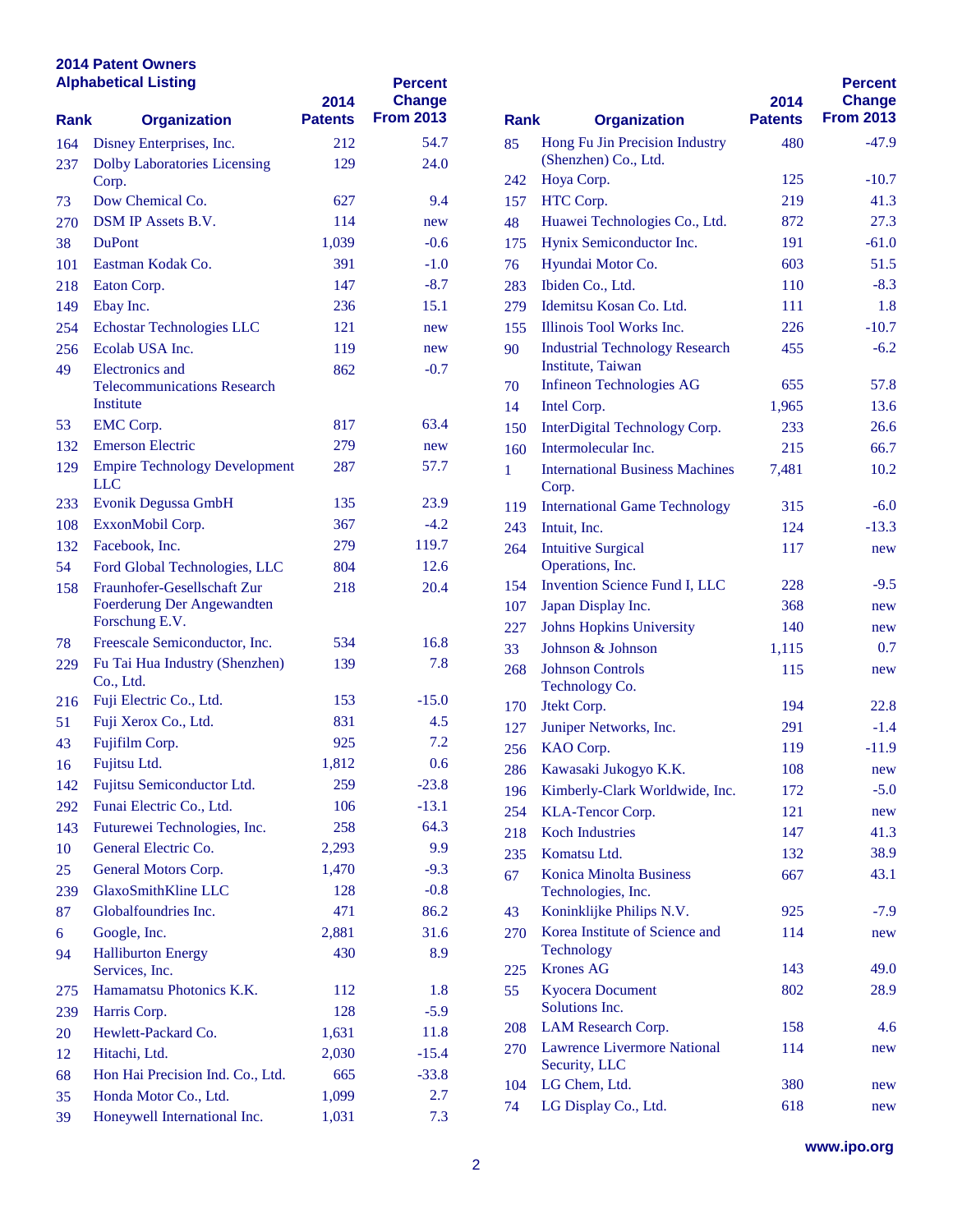### **2014 Patent Owners Alphabetical Listing**

|                | <b>Alphabetical Listing</b>            | 2014           | <b>Percent</b><br><b>Change</b> |                |                                          |
|----------------|----------------------------------------|----------------|---------------------------------|----------------|------------------------------------------|
| <b>Rank</b>    | <b>Organization</b>                    | <b>Patents</b> | <b>From 2013</b>                | <b>Rank</b>    | <b>Organization</b>                      |
| 11             | LG Electronics Inc.                    | 2,119          | $-32.0$                         | 179            | Okidata Corp.                            |
| 99             | LG Innotek Co., Ltd.                   | 401            | new                             | 71             | Olympus Corp.                            |
| 138            | Lockheed Martin Corp.                  | 263            | $-20.8$                         | 47             | Oracle Corp.                             |
| 202            | L'Oreal S.A.                           | 170            | 18.9                            | 222            | <b>Osram Opto Semicondu</b>              |
| 75             | LSI Corp.                              | 616            | 54.4                            |                | GmbH                                     |
| 182            | Macronix International Co., Ltd.       | 180            | 13.9                            | 9              | Panasonic Corp.                          |
| 298            | Makita Corp.                           | 104            | new                             | 256            | Pfizer Inc.                              |
| 65             | Marvell International Ltd.             | 693            | 7.9                             | 79             | Procter & Gamble Co.                     |
| 118            | Marvell World Trade Ltd.               | 316            | 67.2                            | 241            | PS4 Luxco S.A.R.L.                       |
| 135            | Massachusetts Institute of             | 275            | $-2.1$                          | 8              | Qualcomm, Inc.                           |
|                | Technology                             |                |                                 | 233            | Rambus, Inc.                             |
| 194            | <b>MathWorks</b>                       | 173            | 54.5                            | 103            | Raytheon Co.                             |
| 243            | Maxim Integrated Products, Inc.        | 124            | new                             | 251            | <b>Realtek Semiconductor</b>             |
| 146            | Mediatek Inc.                          | 246            | 16.0                            | 126            | Red Hat, Inc.                            |
| 17             | Medtronic Inc.                         | 1,716          | 92.2                            | 77             | <b>Renesas Electronics Cor</b>           |
| 188            | <b>Merck Patent GmbH</b>               | 177            | 14.2                            | 19             | Ricoh Co., Ltd.                          |
| 125            | Merck Sharp & Dohme Corp.              | 293            | 9.3                             | 40             | <b>Robert Bosch GmbH</b>                 |
| 37             | Micron Technology, Inc.                | 1,067          | $-16.6$                         | 84             | Roche Holdings, Inc.                     |
| 5 <sup>5</sup> | Microsoft Corp.                        | 2,983          | 6.0                             | 286            | <b>Rockstar Consortium US</b>            |
| 50             | Mitsubishi Denki K.K.                  | 833            | 15.7                            | 231            | <b>Rockwell Automation</b>               |
| 116            | Mitsubishi Heavy                       | 321            | 1.9                             |                | Technologies, Inc.                       |
|                | Industries, Ltd.                       |                |                                 | 204            | Rockwell Collins, Inc.                   |
| 86             | Monsanto Technology, LLC               | 478            | 11.9                            | 168            | Rohm Co., Ltd.                           |
| 214            | Motorola Solutions, Inc.               | 154            | 0.7                             | 113            | Rolls-Royce PLC                          |
| 232            | MStar Semiconductor, Inc.              | 136            | 20.4                            | 145            | Saint-Gobain                             |
| 122            | Murata Manufacturing Co., Ltd.         | 299            | 5.7                             | 194            | Salesforce.com, Inc.                     |
| 270            | <b>National Tsing Hua University</b>   | 114            | new                             | 24             | Samsung Display Co., L                   |
| 28             | NEC Corp.                              | 1,272          | 8.9                             | 98             | <b>Samsung Electro-Mecha</b>             |
| 222            | Nestec, S.A.                           | 144            | 12.5                            |                | Ltd.                                     |
| 170            | NetApp, Inc.                           | 194            | 6.6                             | $\overline{2}$ | <b>Samsung Electronics Co</b>            |
| 248            | NGK Insulators Ltd.                    | 123            | $-21.7$                         | 81             | Samsung SDI Co., Ltd.                    |
| 256            | NGK Spark Plug Co., Ltd.               | 119            | 0.0                             | 298            | Sandia Corp.                             |
| 284            | Nielsen                                | 109            | new                             | 144            | Sandisk Technologies In                  |
| 117            | Nike, Inc.                             | 319            | 16.8                            | 124            | Sanofi                                   |
| 112            | Nikon Corp.                            | 347            | $-13.3$                         | 210            | Sanyo Electric Co., Ltd.                 |
| 167            | Nintendo Co., Ltd.                     | 203            | 34.4                            | 69             | <b>SAP SE</b>                            |
| 227            | Nippon Steel & Sumitomo Metal<br>Corp. | 140            | 25.0                            | 135            | <b>Schaeffler Technologies</b><br>Co. KG |
| 148            | Nissan Motor Co., Ltd.                 | 238            | $-9.5$                          | 66             | Schlumberger Technolo                    |
| 141            | Nitto Denko Corp.                      | 260            | $-2.3$                          | 100            | Seagate Technology, LI                   |
| 72             | Nokia Corp.                            | 635            | 4.1                             | 18             | Seiko Epson Corp.                        |
| 221            | Nokia Siemens Networks Oy              | 145            | 17.9                            | 268            | Seiko Instruments Inc.                   |
| 147            | Novartis AG                            | 243            | $-15.3$                         | 207            | <b>Semiconductor Compon</b>              |
| 279            | NTN Corp.                              | 111            | $-15.9$                         |                | Industries, LLC                          |
| 121            | NTT Docomo, Inc.                       | 306            | $-21.1$                         | 30             | <b>Semiconductor Energy I</b>            |
| 182            | Nuance Communications, Inc.            | 180            | 33.3                            | 36             | Co., Ltd.<br>Sharp Corp.                 |
| 114            | Nvidia Corp.                           | 334            | 15.2                            | 165            | Shell Oil Co.                            |
| 102            | NXP B.V.                               | 390            | 10.8                            |                |                                          |
|                |                                        |                |                                 |                |                                          |

| <b>Rank</b> | <b>Organization</b>                                | 2014<br><b>Patents</b> | <b>Percent</b><br>Change<br><b>From 2013</b> |
|-------------|----------------------------------------------------|------------------------|----------------------------------------------|
|             |                                                    |                        |                                              |
| 179         | Okidata Corp.                                      | 185                    | 2.2                                          |
| 71          | Olympus Corp.                                      | 654                    | 2.2                                          |
| 47          | Oracle Corp.                                       | 882                    | 2.2                                          |
| 222         | <b>Osram Opto Semiconductors</b><br>GmbH           | 144                    | new                                          |
| 9           | Panasonic Corp.                                    | 2,394                  | $-9.6$                                       |
| 256         | Pfizer Inc.                                        | 119                    | 11.2                                         |
| 79          | Procter & Gamble Co.                               | 525                    | $-3.8$                                       |
| 241         | PS4 Luxco S.A.R.L.                                 | 126                    | new                                          |
| 8           | Qualcomm, Inc.                                     | 2,706                  | 24.0                                         |
| 233         | Rambus, Inc.                                       | 135                    | $-16.1$                                      |
| 103         | Raytheon Co.                                       | 382                    | $-4.5$                                       |
| 251         | Realtek Semiconductor Corp.                        | 122                    | $-7.6$                                       |
| 126         | Red Hat, Inc.                                      | 292                    | 24.3                                         |
| 77          | Renesas Electronics Corp.                          | 590                    | $-31.9$                                      |
| 19          | Ricoh Co., Ltd.                                    | 1,634                  | 11.2                                         |
| 40          | <b>Robert Bosch GmbH</b>                           | 985                    | 11.4                                         |
| 84          | Roche Holdings, Inc.                               | 484                    | 5.7                                          |
| 286         | <b>Rockstar Consortium US LP</b>                   | 108                    | new                                          |
| 231         | <b>Rockwell Automation</b><br>Technologies, Inc.   | 138                    | 9.5                                          |
| 204         | Rockwell Collins, Inc.                             | 169                    | 23.4                                         |
| 168         | Rohm Co., Ltd.                                     | 197                    | 5.9                                          |
| 113         | <b>Rolls-Royce PLC</b>                             | 346                    | 30.6                                         |
| 145         | Saint-Gobain                                       | 250                    | 10.1                                         |
| 194         | Salesforce.com, Inc.                               | 173                    | 36.2                                         |
| 24          | Samsung Display Co., Ltd.                          | 1,500                  | 19.1                                         |
| 98          | Samsung Electro-Mechanics Co.,<br>Ltd.             | 406                    | 18.4                                         |
| 2           | Samsung Electronics Co., Ltd.                      | 4,936                  | 6.1                                          |
| 81          | Samsung SDI Co., Ltd.                              | 513                    | 39.4                                         |
| 298         | Sandia Corp.                                       | 104                    | 9.5                                          |
| 144         | Sandisk Technologies Inc.                          | 251                    | 34.9                                         |
| 124         | Sanofi                                             | 295                    | 23.9                                         |
| 210         | Sanyo Electric Co., Ltd.                           | 157                    | $-53.0$                                      |
| 69          | <b>SAP SE</b>                                      | 662                    | 7.3                                          |
| 135         | Schaeffler Technologies AG &<br>Co. KG             | 275                    | 1.9                                          |
| 66          | Schlumberger Technology Corp.                      | 685                    | $-0.6$                                       |
| 100         | Seagate Technology, LLC                            | 398                    | 30.9                                         |
| 18          | Seiko Epson Corp.                                  | 1,660                  | 11.6                                         |
| 268         | Seiko Instruments Inc.                             | 115                    | $-28.6$                                      |
| 207         | <b>Semiconductor Components</b><br>Industries, LLC | 159                    | new                                          |
| 30          | Semiconductor Energy Laboratory<br>Co., Ltd.       | 1,177                  | 13.9                                         |
| 36          | Sharp Corp.                                        | 1,082                  | $-2.8$                                       |
| 165         | Shell Oil Co.                                      | 210                    | 11.1                                         |
|             |                                                    |                        |                                              |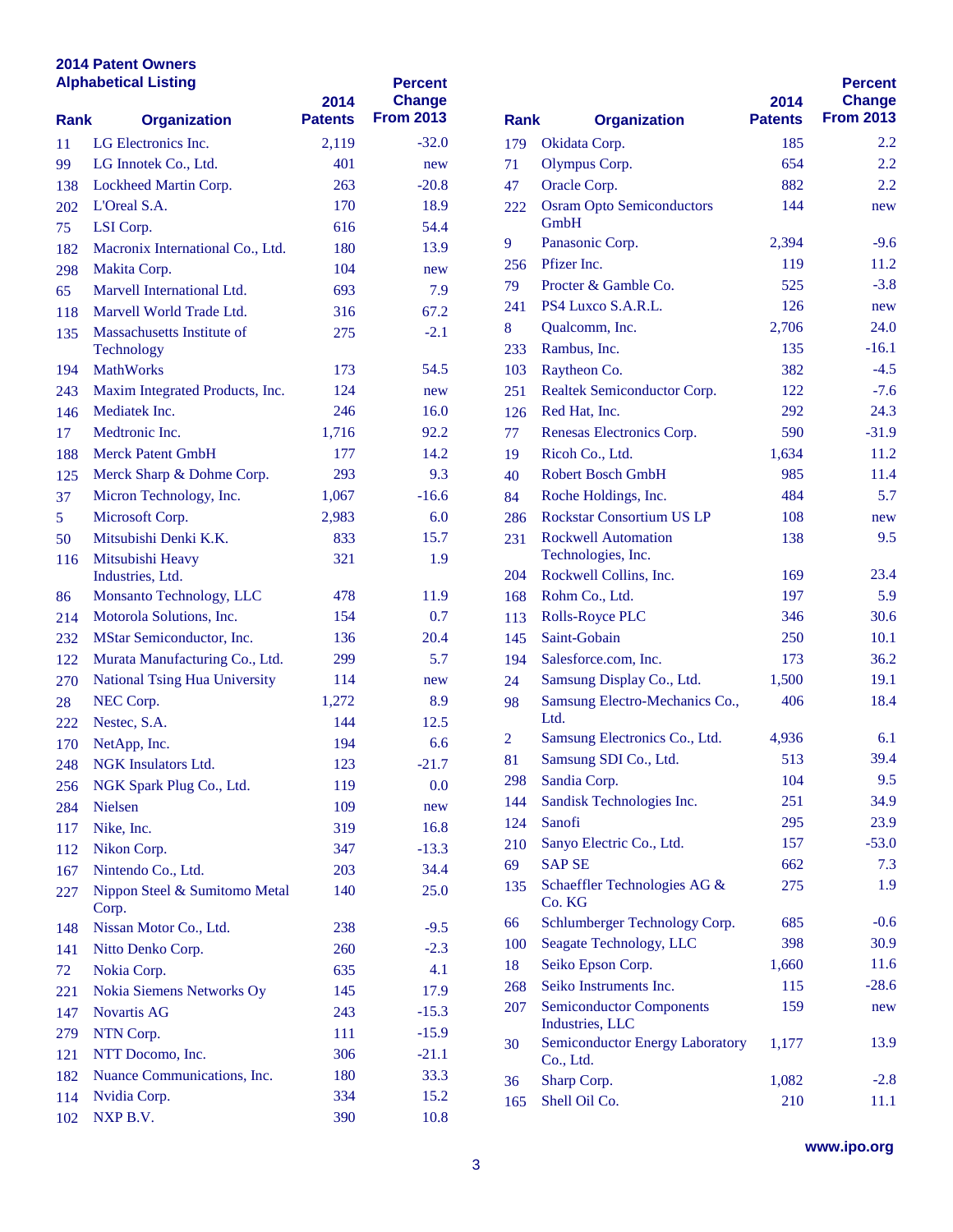## **2014 Patent Owners**

| <b>Alphabetical Listing</b> |                                                                              | 2014           | <b>Percent</b><br><b>Change</b> |           |                                                                                    |
|-----------------------------|------------------------------------------------------------------------------|----------------|---------------------------------|-----------|------------------------------------------------------------------------------------|
| <b>Rank</b>                 | <b>Organization</b>                                                          | <b>Patents</b> | <b>From 2013</b>                | Rank      | <b>Organization</b>                                                                |
| 93                          | <b>Shenzhen China Star</b><br>Optoelectronics Technology Co.,<br>Ltd.        | 431            | 318.4                           | 275       | <b>United States of Americ</b><br><b>National Aeronautics an</b><br>Administration |
| 295                         | Shimadzu Corp.                                                               | 105            | 4.0                             | 109       | <b>United States of Americ</b>                                                     |
| 160                         | Shin Etsu Chemical Co., Ltd.                                                 | 215            | 25.0                            | 41        | <b>United Technologies Co</b>                                                      |
| 21                          | <b>Siemens AG</b>                                                            | 1,630          | $-10.8$                         | 91        | University of California                                                           |
| 62                          | SK Hynix Inc.                                                                | 710            | 162.0                           |           | Regents of                                                                         |
| 286                         | Smith & Nephew, Inc.                                                         | 108            | new                             | 263       | University of Michigan                                                             |
| 196                         | Societe Nationale d'Etude et de                                              | 172            | 65.4                            | 298       | University of South Flor                                                           |
|                             | <b>Construction de Moteurs</b>                                               |                |                                 | 192       | <b>University of Texas</b>                                                         |
|                             | d'Aviation                                                                   |                |                                 | 48        | Verizon                                                                            |
| 4                           | Sony Corp.                                                                   | 3,214          | $-3.1$                          | 289       | Vertex Pharmaceuticals,                                                            |
| 226                         | <b>Spansion LLC</b>                                                          | 141            | 21.6                            | 275       | Via Technologies, Inc.                                                             |
| 88                          | <b>Sprint Communications Company</b><br>L.P.                                 | 469            | $-20.4$                         | 60        | <b>Western Digital Techno</b><br>Inc.                                              |
| 181                         | <b>Stanford University</b>                                                   | 182            | 7.1                             | 182       | Whirlpool Corp.                                                                    |
| 211                         | Stanley Black & Decker, Inc.                                                 | 156            | $-9.8$                          | 216       | <b>Wisconsin Alumni Rese</b>                                                       |
| 170                         | Stats Chippac Ltd.                                                           | 194            | $-21.5$                         |           | Foundation                                                                         |
| 295                         | <b>ST-Ericsson SA</b>                                                        | 105            | $-1.9$                          | 128       | Wistron Corp.                                                                      |
| 57                          | STMicroelectronics, Inc.                                                     | 750            | 2.3                             | 190       | WMS Gaming, Inc.                                                                   |
| 200                         | Stryker Corp.                                                                | 171            | $-0.6$                          | 34        | Xerox Corp.                                                                        |
| 176                         | Sumitomo Chemical Co., Ltd.                                                  | 190            | 8.6                             | 200       | Xilinx, Inc.                                                                       |
| 120                         | <b>Sumitomo Electric</b>                                                     | 307            | 25.3                            | 123       | Yahoo, Inc.                                                                        |
|                             | Industries, Ltd.                                                             |                |                                 | 251       | Yamaha Corp.                                                                       |
| 82                          | Symantec Corp.                                                               | 498            | 6.6                             | 289       | Yamaha Motor Co., Ltd                                                              |
| 173                         | Synopsys Inc.                                                                | 193            | 12.2                            | 150       | Yazaki Corp.                                                                       |
| 26                          | <b>Taiwan Semiconductor</b><br>Manufacturing Co., Ltd.                       | 1,446          | 55.0                            | 202<br>63 | ZF Friedrichshafen, AG<br>ZTE Corp.                                                |
| 222                         | TDK Corp.                                                                    | 144            | $-38.7$                         |           |                                                                                    |
| 23                          | Telefonaktiebolaget LM<br>Ericsson                                           | 1,537          | 33.8                            |           |                                                                                    |
| 166                         | Tessera, Inc.                                                                | 206            | 15.7                            |           |                                                                                    |
| 52                          | Texas Instruments, Inc.                                                      | 830            | 12.3                            |           |                                                                                    |
| 185                         | <b>Thales</b>                                                                | 179            | $-20.8$                         |           |                                                                                    |
| 111                         | Thomson Licensing S.A.                                                       | 350            | $-4.6$                          |           |                                                                                    |
| 105                         | Tokyo Electron Ltd.                                                          | 378            | $-4.8$                          |           |                                                                                    |
| $\tau$                      | Toshiba Corp.                                                                | 2,850          | 6.4                             |           |                                                                                    |
| 248                         | Toyoda Gosei K.K.                                                            | 123            | 11.8                            |           |                                                                                    |
| 22                          | Toyota Jidosha K.K.                                                          | 1,567          | 15.6                            |           |                                                                                    |
| 153                         | <b>Tsinghua University</b>                                                   | 230            | 19.2                            |           |                                                                                    |
| 211                         | Tyco Electronics Corp.                                                       | 156            | new                             |           |                                                                                    |
| 138                         | United Microelectronics Corp.                                                | 263            | 34.9                            |           |                                                                                    |
| 256                         | <b>United Services Automobile</b><br><b>Association (USAA)</b>               | 119            | $-14.4$                         |           |                                                                                    |
| 213                         | United States of America, Army                                               | 155            | 0.0                             |           |                                                                                    |
| 188                         | United States of America,<br>Department of Health & Human<br><b>Services</b> | 177            | 21.2                            |           |                                                                                    |

| <b>Rank</b><br><b>Organization</b> |                                                                               | 2014<br><b>Patents</b> | <b>Percent</b><br>Change<br><b>From 2013</b> |
|------------------------------------|-------------------------------------------------------------------------------|------------------------|----------------------------------------------|
| 275                                | United States of America.<br>National Aeronautics and Space<br>Administration | 112                    | new                                          |
| 109                                | <b>United States of America, Navy</b>                                         | 364                    | $-8.8$                                       |
| 41                                 | United Technologies Corp.                                                     | 983                    | 69.5                                         |
| 91                                 | University of California, The<br>Regents of                                   | 453                    | 13.5                                         |
| 263                                | University of Michigan                                                        | 118                    | 21.6                                         |
| 298                                | University of South Florida                                                   | 104                    | 9.5                                          |
| 192                                | <b>University of Texas</b>                                                    | 174                    | 3.0                                          |
| 48                                 | Verizon                                                                       | 904                    | 35.3                                         |
| 289                                | Vertex Pharmaceuticals, Inc.                                                  | 107                    | $-14.4$                                      |
| 275                                | Via Technologies, Inc.                                                        | 112                    | 14.3                                         |
| 60                                 | Western Digital Technologies,<br>Inc.                                         | 729                    | 16.6                                         |
| 182                                | Whirlpool Corp.                                                               | 180                    | $-4.8$                                       |
| 216                                | Wisconsin Alumni Research<br>Foundation                                       | 153                    | $-4.4$                                       |
| 128                                | Wistron Corp.                                                                 | 288                    | 134.1                                        |
| 190                                | WMS Gaming, Inc.                                                              | 175                    | $-7.4$                                       |
| 34                                 | Xerox Corp.                                                                   | 1,105                  | $-5.0$                                       |
| 200                                | Xilinx, Inc.                                                                  | 171                    | $-14.9$                                      |
| 123                                | Yahoo, Inc.                                                                   | 297                    | $-4.8$                                       |
| 251                                | Yamaha Corp.                                                                  | 122                    | $-6.9$                                       |
| 289                                | Yamaha Motor Co., Ltd.                                                        | 107                    | 12.6                                         |
| 150                                | Yazaki Corp.                                                                  | 233                    | 51.3                                         |
| 202                                | ZF Friedrichshafen, AG                                                        | 170                    | $-28.3$                                      |
| 63                                 | ZTE Corp.                                                                     | 705                    | 158.2                                        |